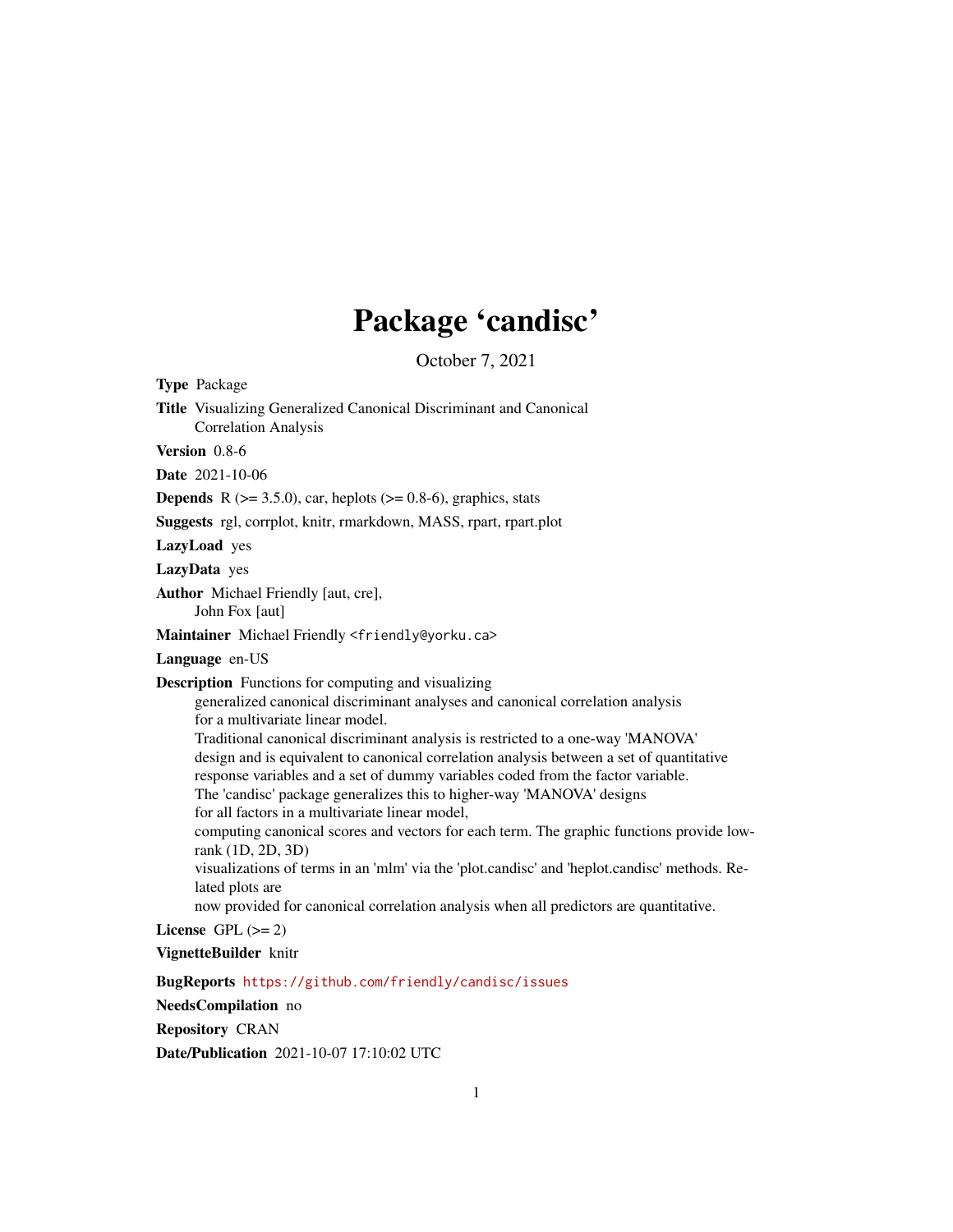# <span id="page-1-0"></span>R topics documented:

|       | cancor       | $\overline{4}$ |
|-------|--------------|----------------|
|       | candisc      | - 9            |
|       |              |                |
|       |              |                |
|       |              |                |
|       | Grass        |                |
|       |              |                |
|       |              |                |
|       |              |                |
|       |              |                |
|       |              |                |
|       |              |                |
|       |              |                |
|       |              | 31             |
|       |              |                |
|       | <b>Wilks</b> | -33            |
|       |              |                |
|       |              |                |
|       |              |                |
| Index |              | 38             |
|       |              |                |

candisc-package *Visualizing Generalized Canonical Discriminant and Canonical Correlation Analysis*

#### Description

This package includes functions for computing and visualizing generalized canonical discriminant analyses and canonical correlation analysis for a multivariate linear model. The goal is to provide ways of visualizing such models in a low-dimensional space corresponding to dimensions (linear combinations of the response variables) of maximal relationship to the predictor variables.

Traditional canonical discriminant analysis is restricted to a one-way MANOVA design and is equivalent to canonical correlation analysis between a set of quantitative response variables and a set of dummy variables coded from the factor variable. The candisc package generalizes this to multi-way MANOVA designs for all terms in a multivariate linear model (i.e., an mlm object), computing canonical scores and vectors for each term (giving a candiscList object).

The graphic functions are designed to provide low-rank (1D, 2D, 3D) visualizations of terms in a mlm via the [plot.candisc](#page-8-1) method, and the HE plot [heplot.candisc](#page-19-1) and [heplot3d.candisc](#page-19-2) methods. For mlms with more than a few response variables, these methods often provide a much simpler interpretation of the nature of effects in canonical space than heplots for pairs of responses or an HE plot matrix of all responses in variable space.

Analogously, a multivariate linear (regression) model with quantitative predictors can also be represented in a reduced-rank space by means of a canonical correlation transformation of the Y and X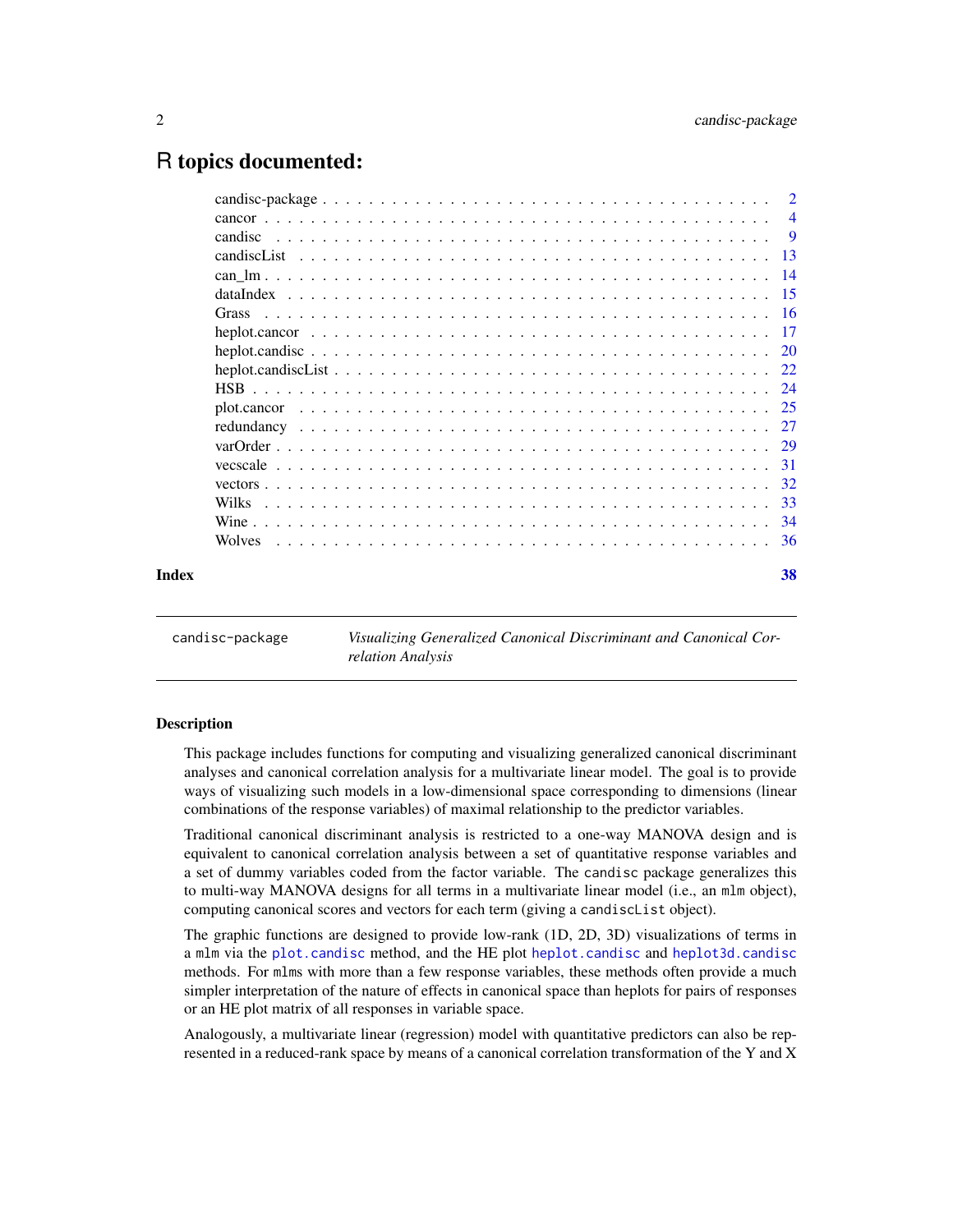## <span id="page-2-0"></span>candisc-package 3

variables to uncorrelated canonical variates, Ycan and Xcan. Computation for this analysis is provided by [cancor](#page-3-1) and related methods. Visualization of these results in canonical space are provided by the [plot.cancor](#page-24-1), [heplot.cancor](#page-16-1) and [heplot3d.cancor](#page-16-2) methods.

These relations among response variables in linear models can also be useful for "effect ordering" (Friendly & Kwan (2003) for *variables* in other multivariate data displays to make the displayed relationships more coherent. The function [varOrder](#page-28-1) implements a collection of these methods.

A new vignette, vignette("diabetes",package="candisc"), illustrates some of these methods. A more comprehensive collection of examples is contained in the vignette for the **heplots** package, vignette("HE-examples",package="heplots").

#### **Details**

| Package: | candisc     |
|----------|-------------|
| Type:    | Package     |
| Version: | $0.8-6$     |
| Date:    | 2021-10-06  |
| License: | $GPL (= 2)$ |

The organization of functions in this package and the **heplots** package may change in a later version.

#### Author(s)

Michael Friendly and John Fox

Maintainer: Michael Friendly <friendly@yorku.ca>

#### References

Friendly, M. (2007). HE plots for Multivariate General Linear Models. *Journal of Computational and Graphical Statistics*, 16(2) 421–444. <http://datavis.ca/papers/jcgs-heplots.pdf>

Friendly, M. & Kwan, E. (2003). Effect Ordering for Data Displays, *Computational Statistics and Data Analysis*, 43, 509-539. doi: [10.1016/S01679473\(02\)002906](https://doi.org/10.1016/S0167-9473(02)00290-6)

Friendly, M. & Sigal, M. (2014). Recent Advances in Visualizing Multivariate Linear Models. *Revista Colombiana de Estadistica* , 37(2), 261-283. doi: [10.15446/rce.v37n2spe.47934.](https://doi.org/10.15446/rce.v37n2spe.47934)

Friendly, M. & Sigal, M. (2017). Graphical Methods for Multivariate Linear Models in Psychological Research: An R Tutorial, *The Quantitative Methods for Psychology*, 13 (1), 20-45. doi: [10.20982/tqmp.13.1.p020.](https://doi.org/10.20982/tqmp.13.1.p020)

Gittins, R. (1985). *Canonical Analysis: A Review with Applications in Ecology*, Berlin: Springer.

#### See Also

[heplot](#page-0-0) for details about HE plots.

[candisc](#page-8-2), [cancor](#page-3-1) for details about canonical discriminant analysis and canonical correlation analysis.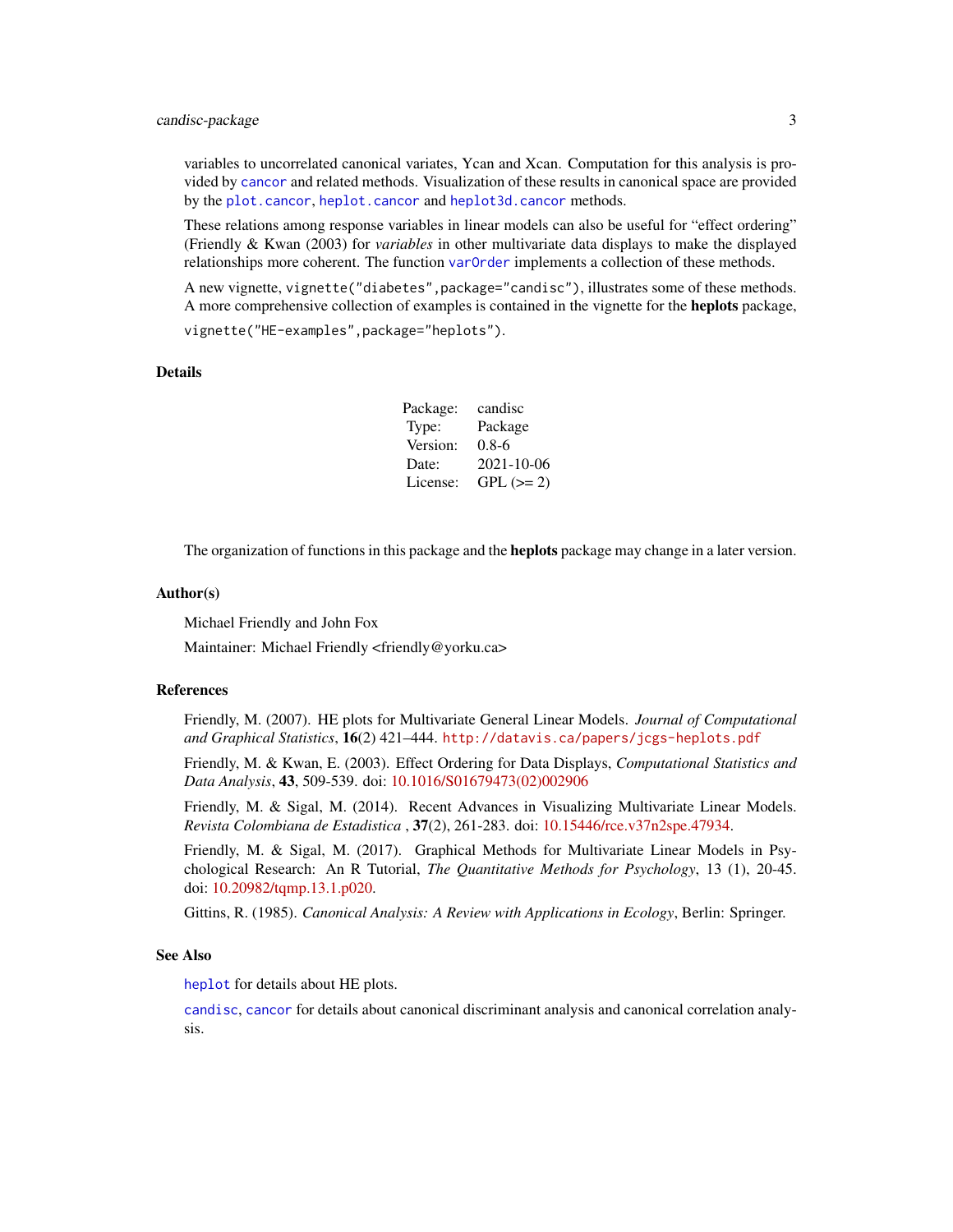#### <span id="page-3-1"></span><span id="page-3-0"></span>Description

The function cancor generalizes and regularizes computation for canonical correlation analysis in a way conducive to visualization using methods in the [heplots](#page-0-0) package.

#### Usage

```
cancor(x, \ldots)## S3 method for class 'formula'
cancor(formula, data, subset, weights, na.rm=TRUE, method = "gensvd", ...)
## Default S3 method:
cancor(x, y, weights,
    X.name = colnames(x), Y.name = colnames(y),row.names = rownames(x),
    xcenter = TRUE, ycenter = TRUE, xscale = FALSE, yscale = FALSE,
    ndim = min(p, q),
    set.names = c("X", "Y"),
    prefix = c("Xcan", "Ycan"),
    na.rm = TRUE, use = if (na.rm) "complete" else "pairwise",
    method = "gensvd",
...
\mathcal{L}## S3 method for class 'cancor'
print(x, digits = max(getOption("digits") - 2, 3), ...)## S3 method for class 'cancor'
summary(object, digits = max(getOption("digits") - 2, 3), \dots)
## S3 method for class 'cancor'
coef(object, type = c("x", "y", "both", "list"), standardize=False, ...)scores(x, \ldots)## S3 method for class 'cancor'
scores(x, type = c("x", "y", "both", "list", "data-frame"), ...)
```
#### Arguments

formula A two-sided formula of the form cbind(y1,y2,y3,...)  $\sim x1 + x2 + x3 + ...$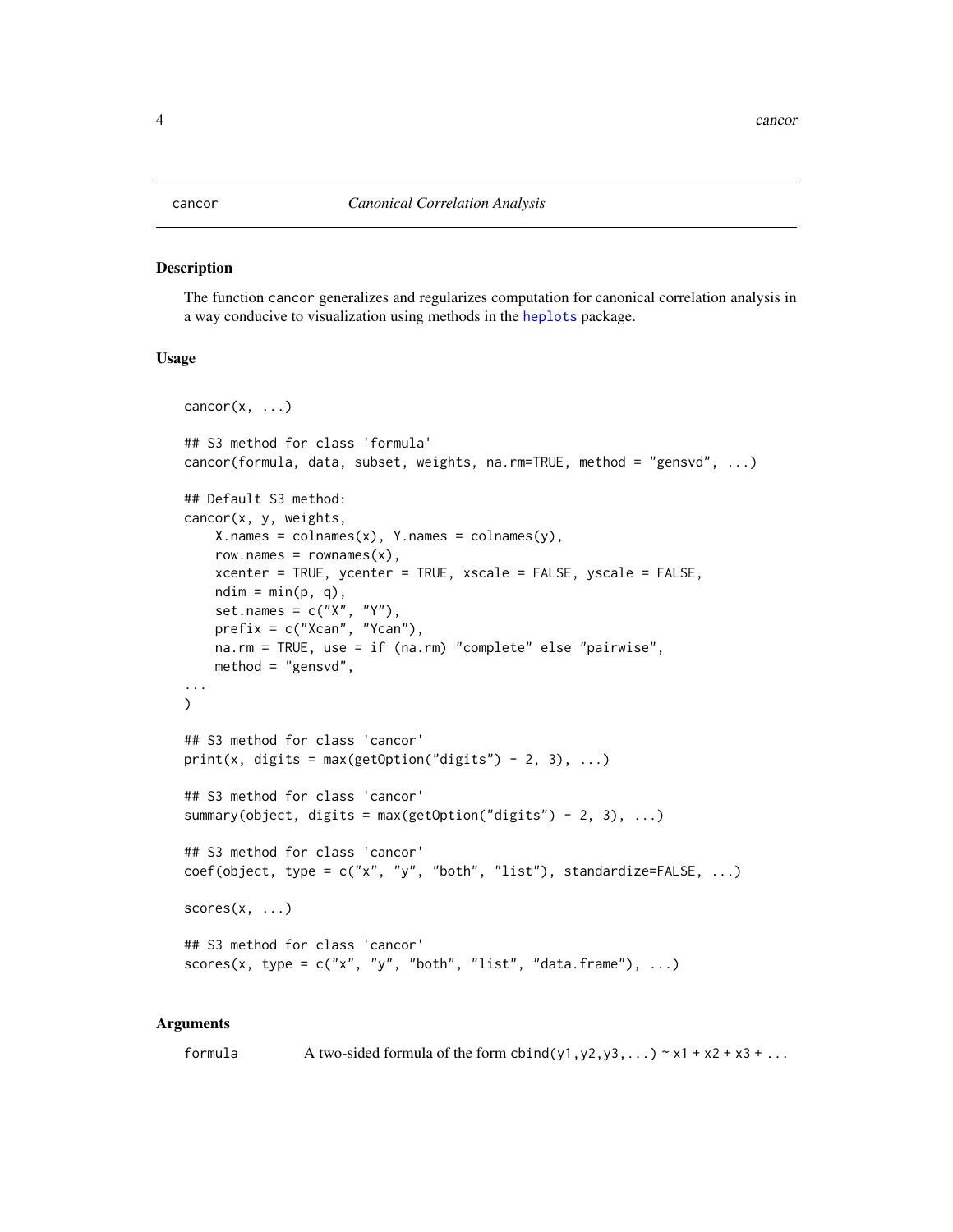#### <span id="page-4-0"></span>cancor 5

| data             | The data.frame within which the formula is evaluated                                                                                                                                                                                                                                                            |  |
|------------------|-----------------------------------------------------------------------------------------------------------------------------------------------------------------------------------------------------------------------------------------------------------------------------------------------------------------|--|
| subset           | an optional vector specifying a subset of observations to be used in the calcula-<br>tions.                                                                                                                                                                                                                     |  |
| weights          | Observation weights. If supplied, this must be a vector of length equal to the<br>number of observations in $X$ and $Y$ , typically within $[0,1]$ . In that case, the<br>variance-covariance matrices are computed using cov.wt, and the number of<br>observations is taken as the number of non-zero weights. |  |
| na.rm            | logical, determining whether observations with missing cases are excluded in the<br>computation of the variance matrix of $(X, Y)$ . See Notes for details on missing<br>data.                                                                                                                                  |  |
| method           | the method to be used for calculation; currently only method = "gensvd" is sup-<br>ported;                                                                                                                                                                                                                      |  |
| х                | Varies depending on method. For the cancor default method, this should be<br>a matrix or data.frame whose columns contain the X variables                                                                                                                                                                       |  |
| У                | For the cancor. default method, a matrix or data.frame whose columns contain<br>the Y variables                                                                                                                                                                                                                 |  |
| X.names, Y.names |                                                                                                                                                                                                                                                                                                                 |  |
|                  | Character vectors of names for the X and Y variables.                                                                                                                                                                                                                                                           |  |
| row.names        | Observation names in x, y                                                                                                                                                                                                                                                                                       |  |
| xcenter, ycenter |                                                                                                                                                                                                                                                                                                                 |  |
|                  | logical. Center the X, Y variables? [not yet implemented]                                                                                                                                                                                                                                                       |  |
| xscale, yscale   | logical. Scale the X, Y variables to unit variance? [not yet implemented]                                                                                                                                                                                                                                       |  |
| ndim             | Number of canonical dimensions to retain in the result, for scores, coefficients,<br>etc.                                                                                                                                                                                                                       |  |
| set.names        | A vector of two character strings, giving names for the collections of the X, Y<br>variables.                                                                                                                                                                                                                   |  |
| prefix           | A vector of two character strings, giving prefixes used to name the X and Y<br>canonical variables, respectively.                                                                                                                                                                                               |  |
| use              | argument passed to var determining how missing data are handled. Only the<br>default, use="complete" is allowed when observation weights are supplied.                                                                                                                                                          |  |
| object           | A cancor object for related methods.                                                                                                                                                                                                                                                                            |  |
| digits           | Number of digits passed to print and summary methods                                                                                                                                                                                                                                                            |  |
|                  | Other arguments, passed to methods                                                                                                                                                                                                                                                                              |  |
| type             | For the coef method, the type of coefficients returned, one of "x", "y", "both".<br>For the scores method, the same list, or "data. frame", which returns a data.frame<br>containing the X and Y canonical scores.                                                                                              |  |
| standardize      | For the coef method, whether coefficients should be standardized by dividing<br>by the standard deviations of the X and Y variables.                                                                                                                                                                            |  |

# Details

Canonical correlation analysis (CCA), as traditionally presented is used to identify and measure the associations between two sets of quantitative variables, X and Y. It is often used in the same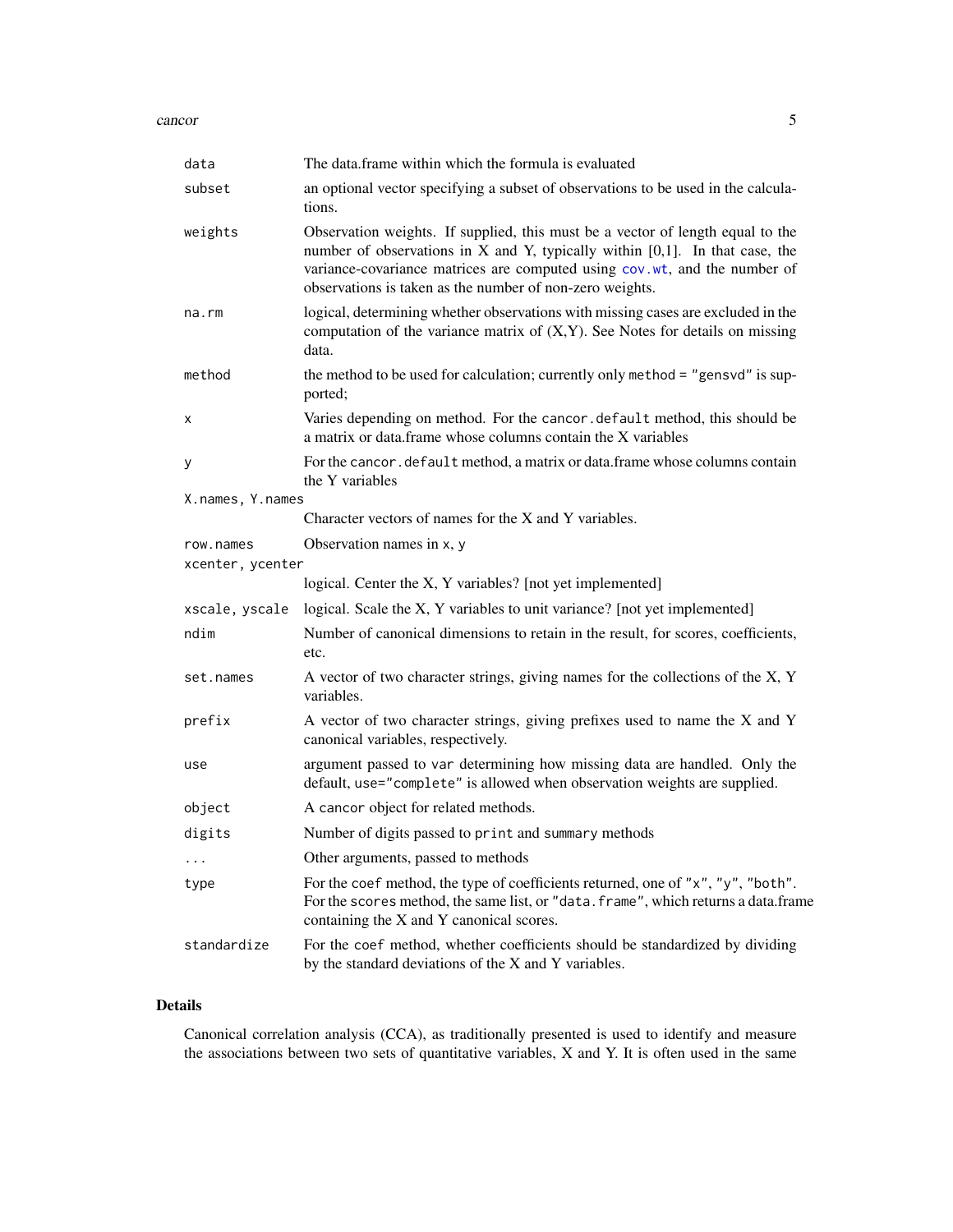<span id="page-5-0"></span>situations for which a multivariate multiple regression analysis (MMRA) would be used. However, CCA is is "symmetric" in that the sets  $X$  and  $Y$  have equivalent status, and the goal is to find orthogonal linear combinations of each having maximal (canonical) correlations. On the other hand, MMRA is "asymmetric", in that the Y set is considered as responses, *each one* to be explained by *separate* linear combinations of the Xs.

This implementation of cancor provides the basic computations for CCA, together with some extractor functions and methods for working with the results in a convenient fashion.

However, for visualization using HE plots, it is most natural to consider plots representing the relations among the canonical variables for the Y variables in terms of a multivariate linear model predicting the Y canonical scores, using either the X variables or the X canonical scores as predictors. Such plots, using [heplot.cancor](#page-16-1) provide a low-rank (1D, 2D, 3D) visualization of the relations between the two sets, and so are useful in cases when there are more than 2 or 3 variables in each of X and Y.

The connection between CCA and HE plots for MMRA models can be developed as follows. CCA can also be viewed as a principal component transformation of the predicted values of one set of variables from a regression on the other set of variables, in the metric of the error covariance matrix.

For example, regress the Y variables on the X variables, giving predicted values  $\hat{Y} = X(X'X)^{-1}X'Y$ and residuals  $R = Y - \hat{Y}$ . The error covariance matrix is  $E = R'R/(n-1)$ . Choose a transformation Q that orthogonalizes the error covariance matrix to an identity, that is,  $(RQ)'(RQ)$  =  $Q'R'RQ = (n-1)I$ , and apply the same transformation to the predicted values to yield, say,  $Z = \hat{Y}Q$ . Then, a principal component analysis on the covariance matrix of Z gives eigenvalues of  $E^{-1}H$ , and so is equivalent to the MMRA analysis of lm(Y ~ X) statistically, but visualized here in canonical space.

#### Value

An object of class cancorr, a list with the following components:

| cancor    | Canonical correlations, i.e., the correlations between each canonical variate for<br>the Y variables with the corresponding canonical variate for the X variables. |
|-----------|--------------------------------------------------------------------------------------------------------------------------------------------------------------------|
| names     | Names for various items, a list of 4 components: X, Y, row. names, set. names                                                                                      |
| ndim      | Number of canonical dimensions extracted, $\leq$ min(p,q)                                                                                                          |
| dim       | Problem dimensions, a list of 3 components: $p$ (number of X variables), $q$ (num-<br>ber of Y variables), n (sample size)                                         |
| coef      | Canonical coefficients, a list of 2 components: X, Y                                                                                                               |
| scores    | Canonical variate scores, a list of 2 components:                                                                                                                  |
|           | X Canonical variate scores for the X variables                                                                                                                     |
|           | Y Canonical variate scores for the Y variables                                                                                                                     |
| X         | The matrix X                                                                                                                                                       |
| Υ         | The matrix Y                                                                                                                                                       |
| weights   | Observation weights, if supplied, else NULL                                                                                                                        |
| structure | Structure correlations ("loadings"), a list of 4 components:                                                                                                       |
|           | <b>X</b> , x scores Structure correlations of the X variables with the X can canonical<br>scores                                                                   |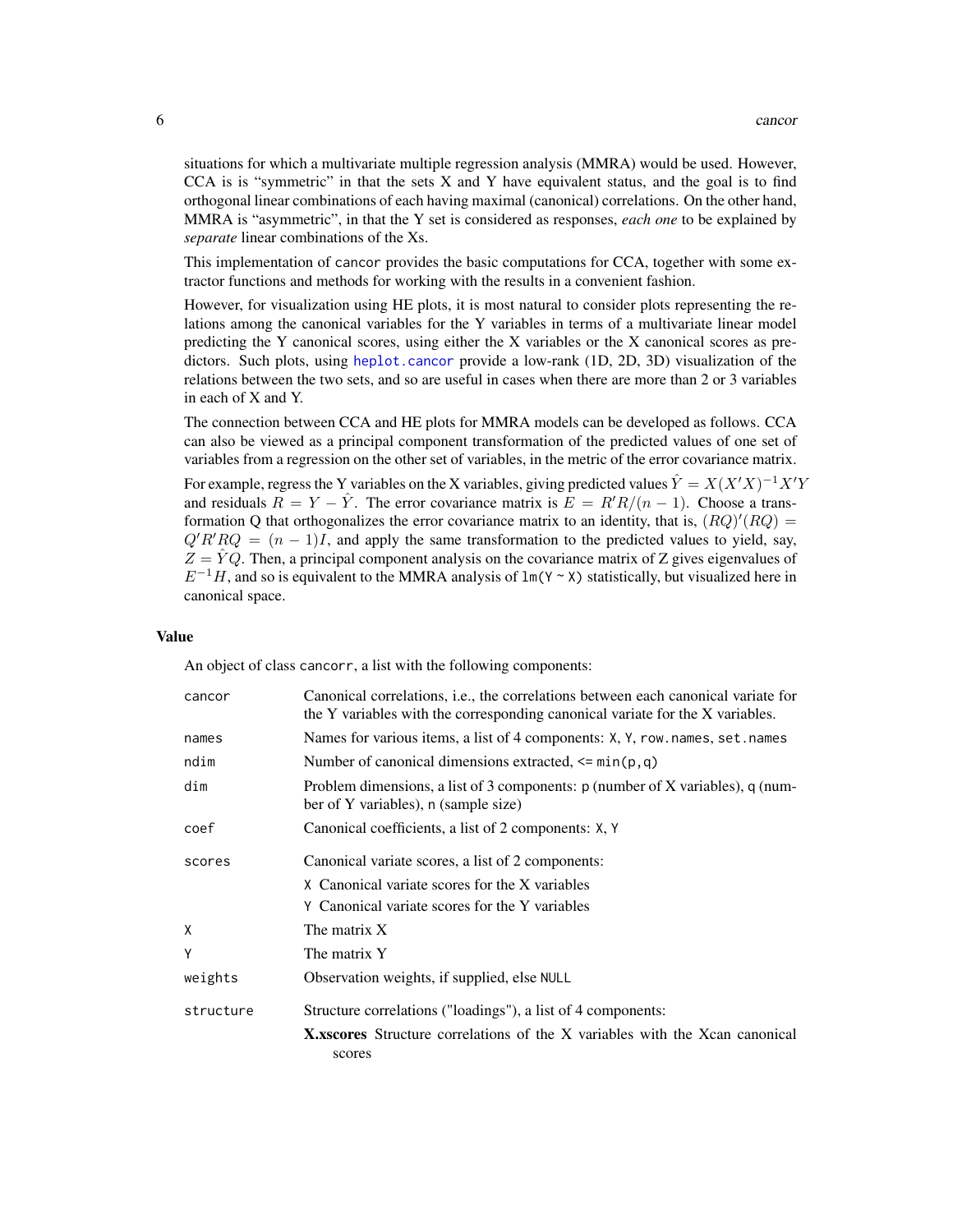- <span id="page-6-0"></span>Y.xscores Structure correlations of the Y variables with the Xcan canonical scores
- X.yscores Structure correlations of the X variables with the Ycan canonical scores
- Y.yscores Structure correlations of the Y variables with the Ycan canonical scores

The formula method also returns components call and terms

#### **Note**

Not all features of CCA are presently implemented: standardized vs. raw scores, more flexible handling of missing data, other plot methods, ...

#### Author(s)

Michael Friendly

#### References

Gittins, R. (1985). *Canonical Analysis: A Review with Applications in Ecology*, Berlin: Springer. Mardia, K. V., Kent, J. T. and Bibby, J. M. (1979). *Multivariate Analysis*. London: Academic Press.

#### See Also

Other implementations of CCA: [cancor](#page-3-1) (very basic), [cca](#page-0-0) in the yacca (fairly complete, but very messy return structure), [cc](#page-0-0) in CCA (fairly complete, very messy return structure, no longer maintained).

[redundancy](#page-26-1), for redundancy analysis; [plot.cancor](#page-24-1), for enhanced scatterplots of the canonical variates.

[heplot.cancor](#page-16-1) for CCA HE plots and [heplots](#page-0-0) for generic heplot methods.

[candisc](#page-8-2) for related methods focused on multivariate linear models with one or more factors among the X variables.

#### Examples

```
data(Rohwer, package="heplots")
X \le - as.matrix(Rohwer[,6:10]) # the PA tests
Y \leq -as.matrix(Rohwer[,3:5]) # the aptitude/ability variables
# visualize the correlation matrix using corrplot()
if (require(corrplot)) {
M \leftarrow cor(clind(X,Y))corrplot(M, method="ellipse", order="hclust", addrect=2, addCoef.col="black")
}
(cc <- cancor(X, Y, set.names=c("PA", "Ability")))
## Canonical correlation analysis of:
```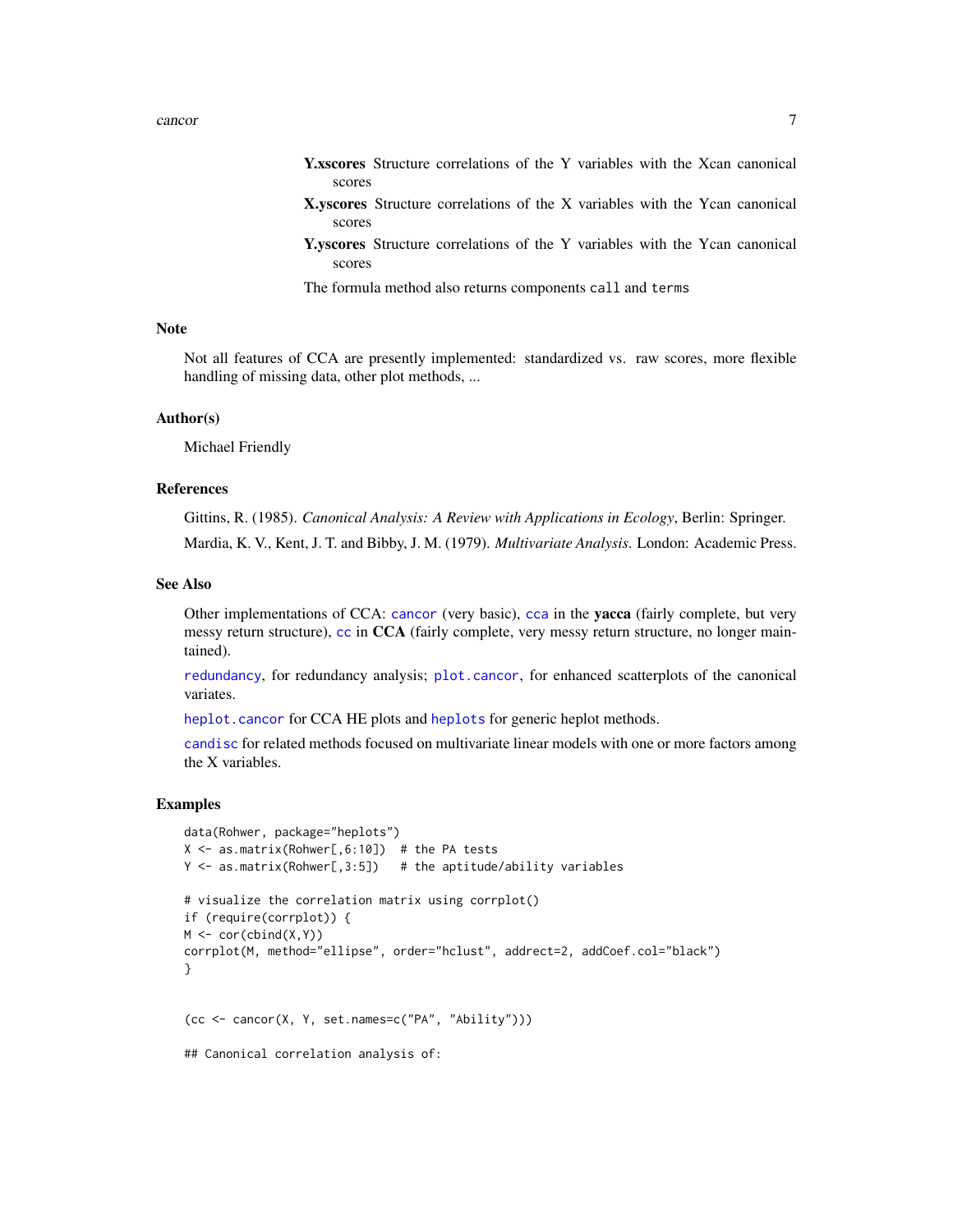```
8 cancor contract the contract of the contract of the contract of the contract of the contract of the contract of the contract of the contract of the contract of the contract of the contract of the contract of the contract
```

```
## 5 PA variables: n, s, ns, na, ss
## with 3 Ability variables: SAT, PPVT, Raven
##
## CanR CanRSQ Eigen percent cum scree
## 1 0.6703 0.44934 0.81599 77.30 77.30 ******************************
## 2 0.3837 0.14719 0.17260 16.35 93.65 ******
## 3 0.2506 0.06282 0.06704 6.35 100.00 **
##
## Test of H0: The canonical correlations in the
## current row and all that follow are zero
##
## CanR WilksL F df1 df2 p.value
## 1 0.67033 0.44011 3.8961 15 168.8 0.000006
## 2 0.38366 0.79923 1.8379 8 124.0 0.076076
## 3 0.25065 0.93718 1.4078 3 63.0 0.248814
# formula method
cc \leq cancor(cbind(SAT, PPVT, Raven) \sim n + s + ns + na + ss, data=Rohwer,
    set.names=c("PA", "Ability"))
# using observation weights
set.seed(12345)
wts <- sample(0:1, size=nrow(Rohwer), replace=TRUE, prob=c(.05, .95))
(ccw <- cancor(X, Y, set.names=c("PA", "Ability"), weights=wts) )
# show correlations of the canonical scores
zapsmall(cor(scores(cc, type="x"), scores(cc, type="y")))
# standardized coefficients
coef(cc, type="both", standardize=TRUE)
plot(cc, smooth=TRUE)
##################
data(schooldata)
##################
#fit the MMreg model
school.mod <- lm(cbind(reading, mathematics, selfesteem) ~
education + occupation + visit + counseling + teacher, data=schooldata)
Anova(school.mod)
pairs(school.mod)
# canonical correlation analysis
school.cc <- cancor(cbind(reading, mathematics, selfesteem) ~
education + occupation + visit + counseling + teacher, data=schooldata)
school.cc
heplot(school.cc, xpd=TRUE, scale=0.3)
```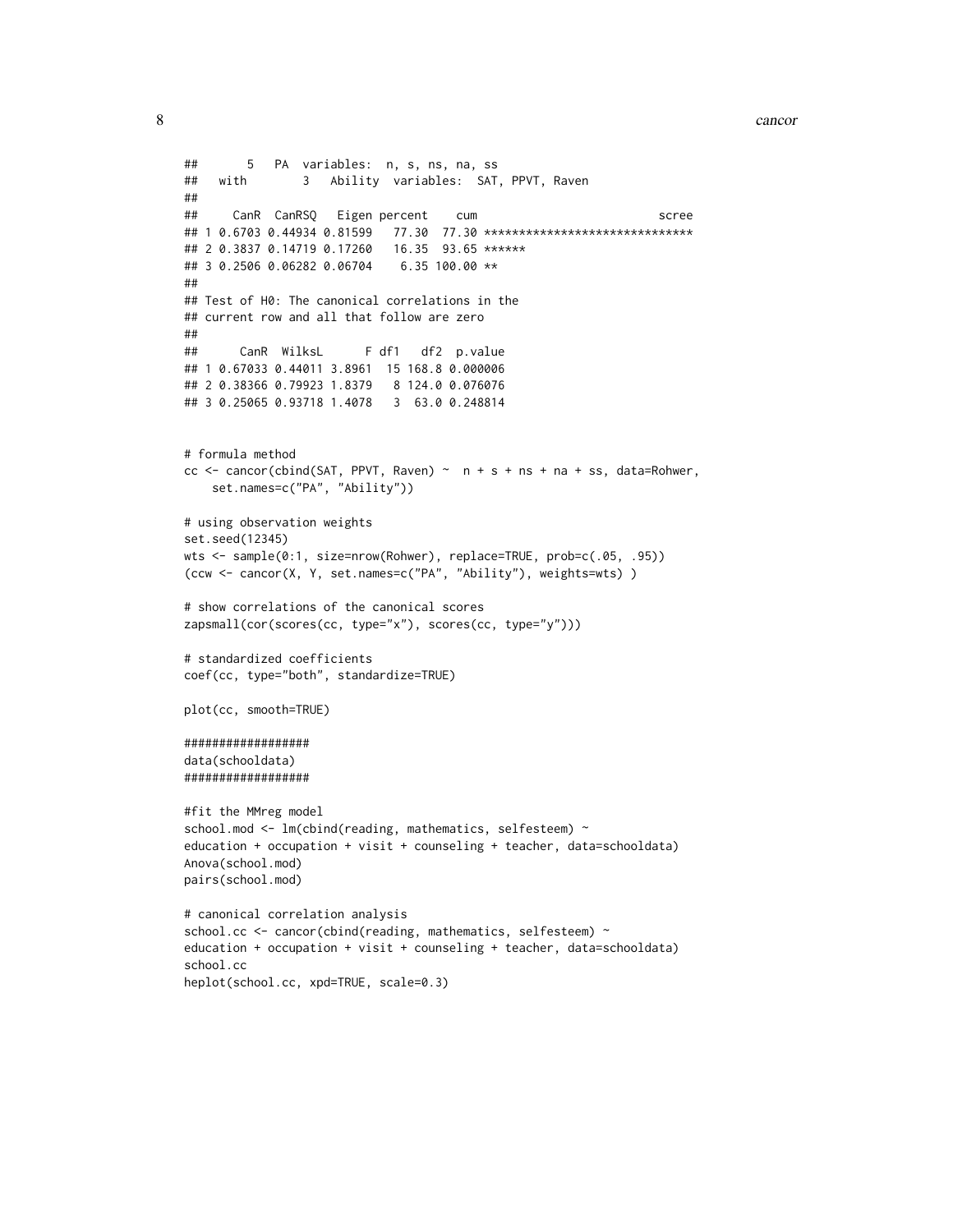## <span id="page-8-2"></span><span id="page-8-1"></span><span id="page-8-0"></span>**Description**

candisc performs a generalized canonical discriminant analysis for one term in a multivariate linear model (i.e., an mlm object), computing canonical scores and vectors. It represents a transformation of the original variables into a canonical space of maximal differences for the term, controlling for other model terms.

In typical usage, the term should be a factor or interaction corresponding to a multivariate test with 2 or more degrees of freedom for the null hypothesis.

# Usage

```
candisc(mod, ...)
## S3 method for class 'mlm'
candisc(mod, term, type = "2", manova, ndim = rank, ...)
## S3 method for class 'candisc'
coef(object, type = c("std", "raw", "structure"), ...)## S3 method for class 'candisc'
plot(x, which = 1:2, conf = 0.95, col, pch, scale, asp = 1,var.col = "blue", var.lwd = par("lwd"), var.labels, var.cex = 1, var.pos,
    rev.axes=c(FALSE, FALSE),
ellipse=FALSE, ellipse.prob = 0.68, fill.alpha=0.1,
    prefix = "Can", suffix=TRUE,
    titles.1d = c("Canonical scores", "Structure"),
    points.1d = FALSE, ...)## S3 method for class 'candisc'
print(x, digits=max(getOption("digits") - 2, 3), LRtests=TRUE, ...)
## S3 method for class 'candisc'
summary(object, means = TRUE, scores = FALSE, coef = c("std"),
    ndim, digits = max(getOption("digits") - 2, 4), ...
```
# Arguments

| mod    | An mlm object, such as computed by $lm()$ with a multivariate response                              |
|--------|-----------------------------------------------------------------------------------------------------|
| term   | the name of one term from mod for which the canonical analysis is performed.                        |
| type   | type of test for the model term, one of: "II", "III", "2", or "3"                                   |
| manova | the Anova mlm object corresponding to mod. Normally, this is computed inter-<br>nally by Anova(mod) |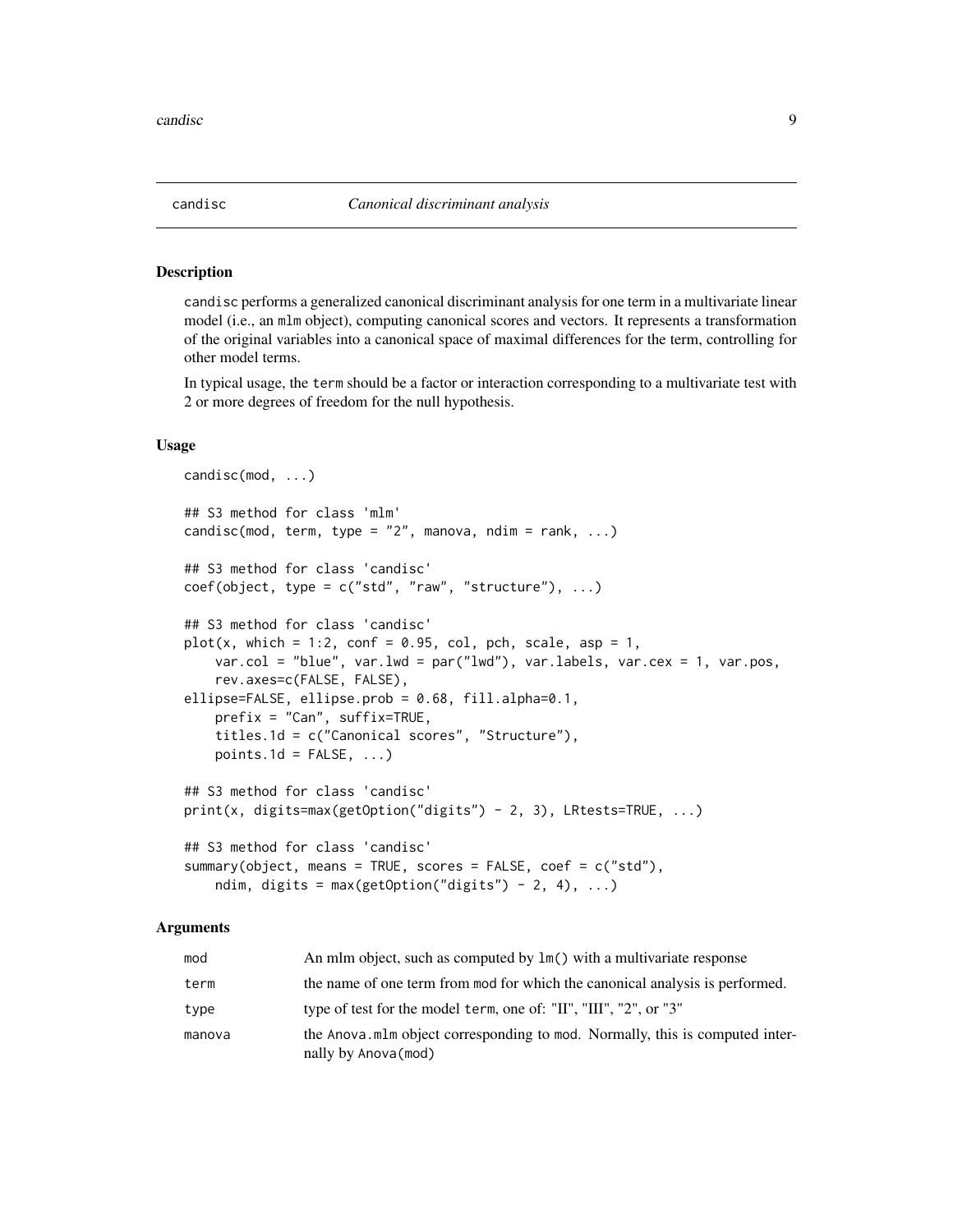<span id="page-9-0"></span>

| ndim         | Number of dimensions to store in (or retrieve from, for the summary method) the<br>means, structure, scores and coeffs. * components. The default is the rank<br>of the H matrix for the hypothesis term.                                                                                            |
|--------------|------------------------------------------------------------------------------------------------------------------------------------------------------------------------------------------------------------------------------------------------------------------------------------------------------|
| object, x    | A candisc object                                                                                                                                                                                                                                                                                     |
| which        | A vector of one or two integers, selecting the canonical dimension(s) to plot. If<br>the canonical structure for a term has ndim==1, or length(which)==1, a 1D<br>representation of canonical scores and structure coefficients is produced by the<br>plot method. Otherwise, a 2D plot is produced. |
| conf         | Confidence coefficient for the confidence circles around canonical means plotted<br>in the plot method                                                                                                                                                                                               |
| col          | A vector of the unique colors to be used for the levels of the term in the plot<br>method, one for each level of the term. In this version, you should assign col-<br>ors and point symbols explicitly, rather than relying on the somewhat arbitrary<br>defaults, based on palette                  |
| pch          | A vector of the unique point symbols to be used for the levels of the term in the<br>plot method.                                                                                                                                                                                                    |
| scale        | Scale factor for the variable vectors in canonical space. If not specified, a scale<br>factor is calculated to make the variable vectors approximately fill the plot space.                                                                                                                          |
| asp          | Aspect ratio for the plot method. The asp=1 (the default) assures that the units<br>on the horizontal and vertical axes are the same, so that lengths and angles of<br>the variable vectors are interpretable.                                                                                       |
| var.col      | Color used to plot variable vectors                                                                                                                                                                                                                                                                  |
| var.lwd      | Line width used to plot variable vectors                                                                                                                                                                                                                                                             |
| var.labels   | Optional vector of variable labels to replace variable names in the plots                                                                                                                                                                                                                            |
| var.cex      | Character expansion size for variable labels in the plots                                                                                                                                                                                                                                            |
| var.pos      | Position(s) of variable vector labels wrt. the end point. If not specified, the<br>labels are out-justified left and right with respect to the end points.                                                                                                                                           |
| rev.axes     | Logical, a vector of length (which). TRUE causes the orientation of the canoni-<br>cal scores and structure coefficients to be reversed along a given axis.                                                                                                                                          |
| ellipse      | Draw data ellipses for canonical scores?                                                                                                                                                                                                                                                             |
| ellipse.prob | Coverage probability for the data ellipses                                                                                                                                                                                                                                                           |
| fill.alpha   | Transparency value for the color used to fill the ellipses. Use fill.alpha to<br>draw the ellipses unfilled.                                                                                                                                                                                         |
| prefix       | Prefix used to label the canonical dimensions plotted                                                                                                                                                                                                                                                |
| suffix       | Suffix for labels of canonical dimensions. If suffix=TRUE the percent of hy-<br>pothesis (H) variance accounted for by each canonical dimension is added to the<br>axis label.                                                                                                                       |
| titles.1d    | A character vector of length 2, containing titles for the panels used to plot the<br>canonical scores and structure vectors, for the case in which there is only one<br>canonical dimension.                                                                                                         |
| points.1d    | Logical value for plot.candisc when only one canonical dimension.                                                                                                                                                                                                                                    |
| means        | Logical value used to determine if canonical means are printed                                                                                                                                                                                                                                       |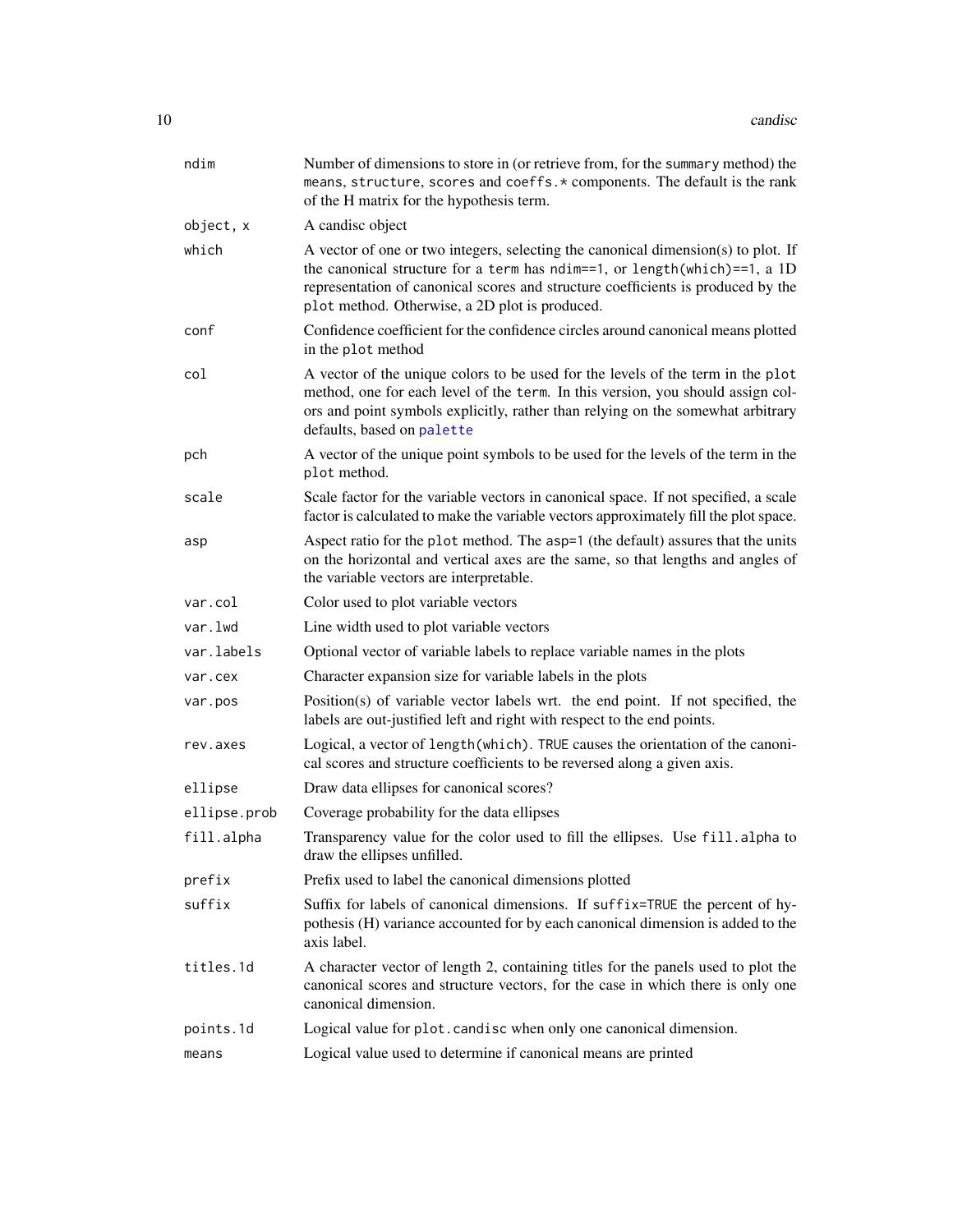#### candisc and  $\frac{11}{2}$

| scores     | Logical value used to determine if canonical scores are printed                                                                       |
|------------|---------------------------------------------------------------------------------------------------------------------------------------|
| coef       | Type of coefficients printed by the summary method. Any one or more of "std",<br>"raw", or "structure"                                |
| digits     | significant digits to print.                                                                                                          |
| LRtests    | logical; should likelihood ratio tests for the canonical dimensions be printed?                                                       |
| $\ddots$ . | arguments to be passed down. In particular, type="n" can be used with the plot<br>method to suppress the display of canonical scores. |

#### Details

Canonical discriminant analysis is typically carried out in conjunction with a one-way MANOVA design. It represents a linear transformation of the response variables into a canonical space in which (a) each successive canonical variate produces maximal separation among the groups (e.g., maximum univariate F statistics), and (b) all canonical variates are mutually uncorrelated. For a one-way MANOVA with g groups and p responses, there are  $dfh = min( g-1, p)$  such canonical dimensions, and tests, initially stated by Bartlett (1938) allow one to determine the number of significant canonical dimensions.

Computational details for the one-way case are described in Cooley & Lohnes (1971), and in the *SAS/STAT User's Guide*, "The CANDISC procedure: Computational Details," [http://support.](http://support.sas.com/documentation/cdl/en/statug/63962/HTML/default/viewer.htm#statug_candisc_sect012.htm) [sas.com/documentation/cdl/en/statug/63962/HTML/default/viewer.htm#statug\\_candisc](http://support.sas.com/documentation/cdl/en/statug/63962/HTML/default/viewer.htm#statug_candisc_sect012.htm)\_ [sect012.htm](http://support.sas.com/documentation/cdl/en/statug/63962/HTML/default/viewer.htm#statug_candisc_sect012.htm).

A generalized canonical discriminant analysis extends this idea to a general multivariate linear model. Analysis of each term in the mlm produces a rank  $df_h$  H matrix sum of squares and crossproducts matrix that is tested against the rank  $df_e$  E matrix by the standard multivariate tests (Wilks' Lambda, Hotelling-Lawley trace, Pillai trace, Roy's maximum root test). For any given term in the mlm, the generalized canonical discriminant analysis amounts to a standard discriminant analysis based on the H matrix for that term in relation to the full-model E matrix.

The plot method for candisc objects is typically a 2D plot, similar to a biplot. It shows the canonical scores for the groups defined by the term as points and the canonical structure coefficients as vectors from the origin.

If the canonical structure for a term has ndim==1, or length(which)==1, the 1D representation consists of a boxplot of canonical scores and a vector diagram showing the magnitudes of the structure coefficients.

#### Value

An object of class candisc with the following components:

| dfh         | hypothesis degrees of freedom for term                            |
|-------------|-------------------------------------------------------------------|
| dfe         | error degrees of freedom for the mlm                              |
| rank        | number of non-zero eigenvalues of $HE^{-1}$                       |
| eigenvalues | eigenvalues of $HE^{-1}$                                          |
| canrsq      | squared canonical correlations                                    |
| pct         | A vector containing the percentages of the canrsq of their total. |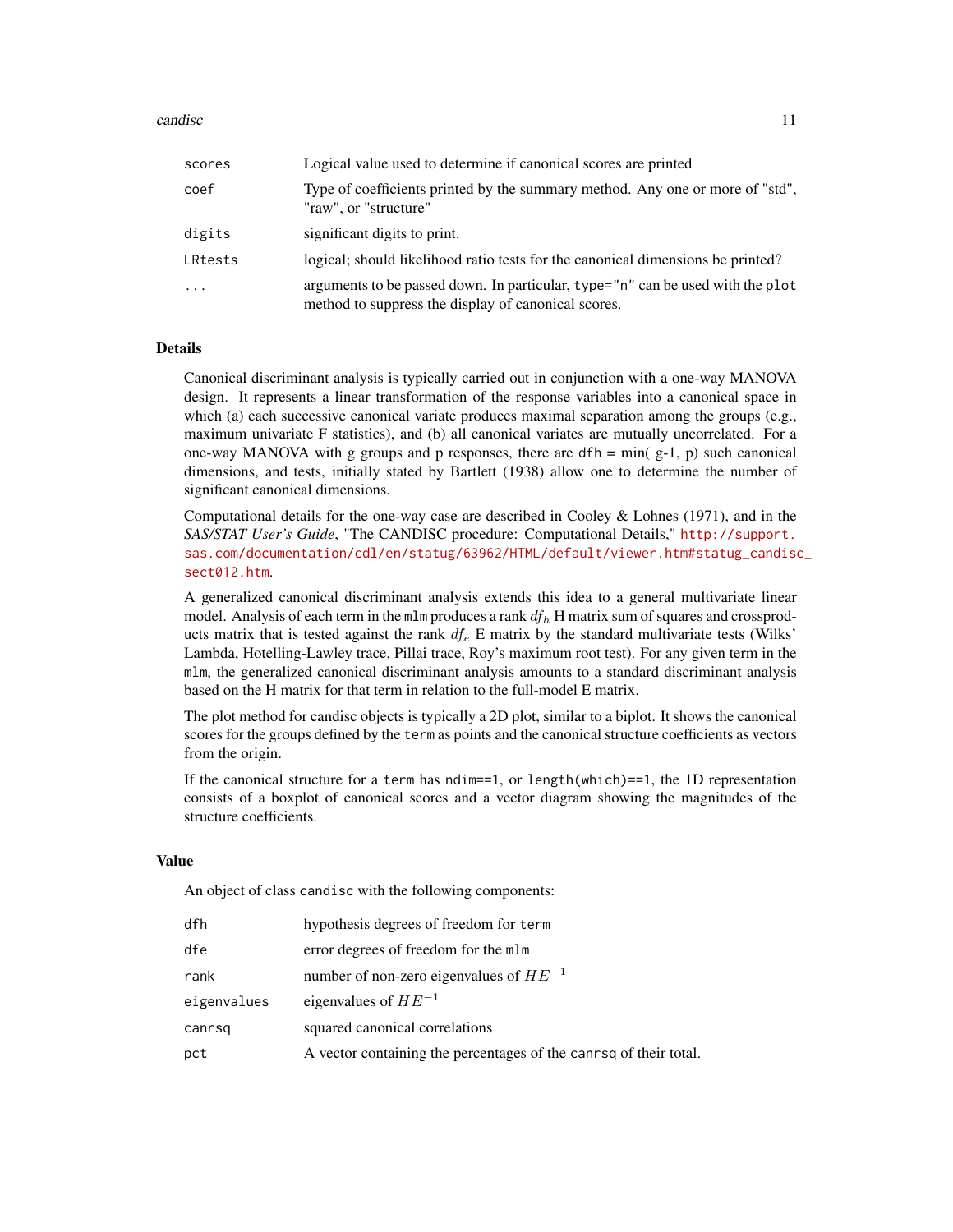<span id="page-11-0"></span>12 candisc conditions of the condition of the condition of the condition of the condition of the condition of the condition of the condition of the condition of the condition of the condition of the condition of the condit

| ndim       | Number of canonical dimensions stored in the means, structure and coeffs. *<br>components                                                                                                                                          |  |
|------------|------------------------------------------------------------------------------------------------------------------------------------------------------------------------------------------------------------------------------------|--|
| means      | A data frame containing the class means for the levels of the factor(s) in the term                                                                                                                                                |  |
| factors    | A data frame containing the levels of the factor(s) in the term                                                                                                                                                                    |  |
| term       | name of the term                                                                                                                                                                                                                   |  |
| terms      | A character vector containing the names of the terms in the mlm object                                                                                                                                                             |  |
| coeffs.raw | A matrix containing the raw canonical coefficients                                                                                                                                                                                 |  |
| coeffs.std | A matrix containing the standardized canonical coefficients                                                                                                                                                                        |  |
| structure  | A matrix containing the canonical structure coefficients on ndim dimensions,<br>i.e., the correlations between the original variates and the canonical scores.<br>These are sometimes referred to as Total Structure Coefficients. |  |
| scores     | A data frame containing the predictors in the mlm model and the canonical scores<br>on ndim dimensions. These are calculated as Y %*% coeffs.raw, where Y con-<br>tains the standardized response variables.                       |  |

#### Author(s)

Michael Friendly and John Fox

#### References

Bartlett, M. S. (1938). Further aspects of the theory of multiple regression. Proc. Cambridge Philosophical Society 34, 33-34.

Cooley, W.W. & Lohnes, P.R. (1971). Multivariate Data Analysis, New York: Wiley.

Gittins, R. (1985). Canonical Analysis: A Review with Applications in Ecology, Berlin: Springer.

### See Also

[candiscList](#page-12-1), [heplot](#page-0-0), [heplot3d](#page-0-0)

#### Examples

```
grass.mod <- lm(cbind(N1,N9,N27,N81,N243) ~ Block + Species, data=Grass)
Anova(grass.mod, test="Wilks")
grass.can1 <-candisc(grass.mod, term="Species")
plot(grass.can1)
# library(heplots)
heplot(grass.can1, scale=6, fill=TRUE)
# iris data
iris.mod <- lm(cbind(Petal.Length, Sepal.Length, Petal.Width, Sepal.Width) ~ Species, data=iris)
iris.can <- candisc(iris.mod, data=iris)
#-- assign colors and symbols corresponding to species
col <- c("red", "brown", "green3")
pch \leq -1:3plot(iris.can, col=col, pch=pch)
```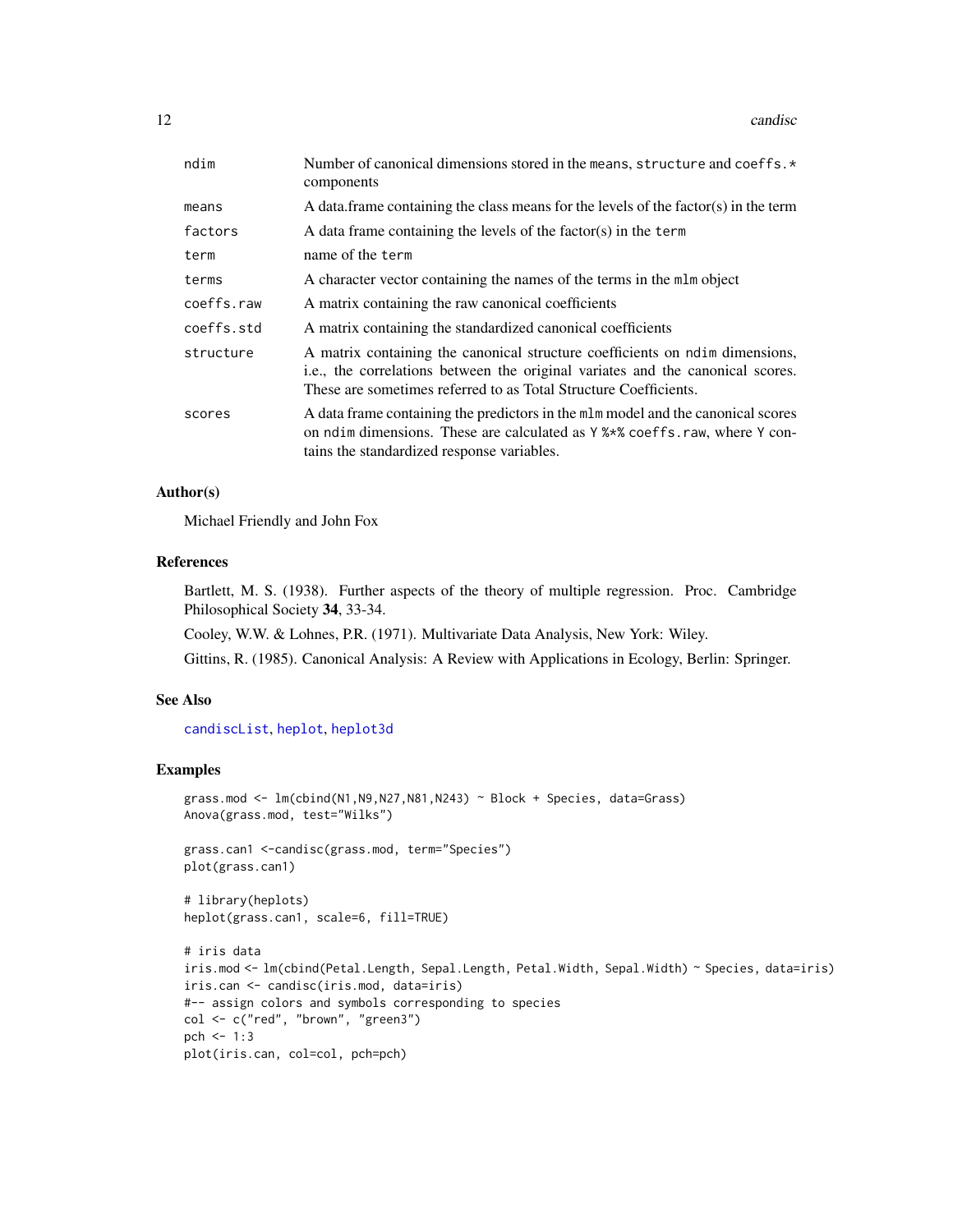#### <span id="page-12-0"></span>candiscList 13

```
heplot(iris.can)
# 1-dim plot
iris.can1 <- candisc(iris.mod, data=iris, ndim=1)
plot(iris.can1)
```
<span id="page-12-1"></span>candiscList *Canonical discriminant analyses*

# Description

candiscList performs a generalized canonical discriminant analysis for all terms in a multivariate linear model (i.e., an mlm object), computing canonical scores and vectors.

#### Usage

```
candiscList(mod, ...)
## S3 method for class 'mlm'
candiscList(mod, type = "2", manova, ndim, ...)
## S3 method for class 'candiscList'
plot(x, term, ask = interactive(), graphics = TRUE, ...)## S3 method for class 'candiscList'
print(x, \ldots)## S3 method for class 'candiscList'
```

```
summary(object, ...)
```
# Arguments

| mod       | An mlm object, such as computed by lm() with a multivariate response                                                                                              |  |
|-----------|-------------------------------------------------------------------------------------------------------------------------------------------------------------------|--|
| type      | type of test for the model term, one of: "II", "III", "2", or "3"                                                                                                 |  |
| manova    | the Anova mlm object corresponding to mod. Normally, this is computed inter-<br>nally by Anova (mod)                                                              |  |
| ndim      | Number of dimensions to store in the means, structure, scores and coeffs. $\star$<br>components. The default is the rank of the H matrix for the hypothesis term. |  |
| object, x | A candiscList object                                                                                                                                              |  |
| term      | The name of one term to be plotted for the plot method. If not specified, one<br>candisc plot is produced for each term in the mlm object.                        |  |
| ask       | If TRUE (the default, when running interactively), a menu of terms is presented;<br>if ask is FALSE, canonical plots for all terms are produced.                  |  |
| graphics  | if TRUE (the default, when running interactively), then the menu of terms to plot<br>is presented in a dialog box rather than as a text menu.                     |  |
| $\cdots$  | arguments to be passed down.                                                                                                                                      |  |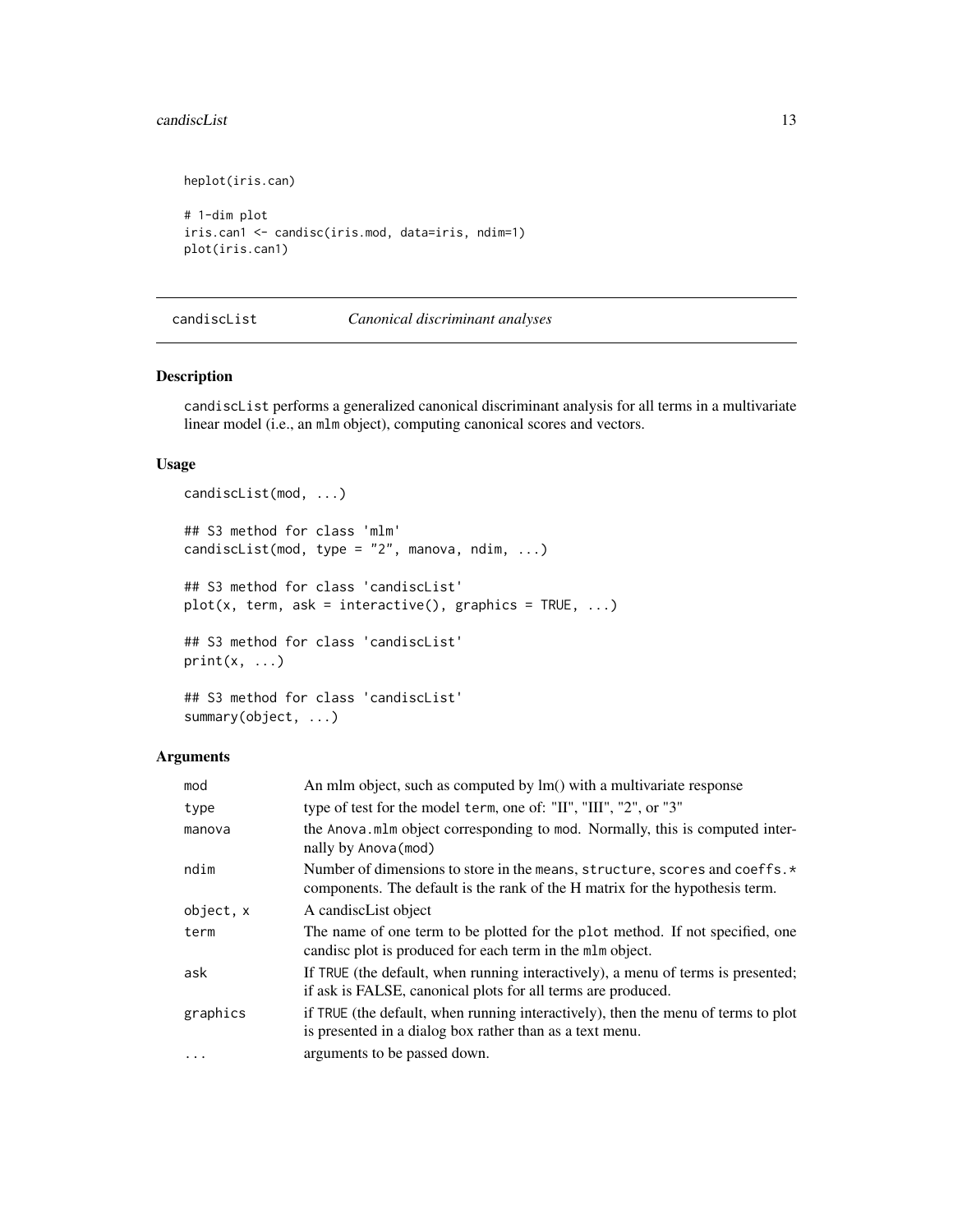### <span id="page-13-0"></span>Value

An object of class candiscList which is a list of candisc objects for the terms in the mlm.

#### Author(s)

Michael Friendly and John Fox

# See Also

[candisc](#page-8-2), [heplot](#page-0-0), [heplot3d](#page-0-0)

#### Examples

```
grass.mod <- lm(cbind(N1,N9,N27,N81,N243) ~ Block + Species, data=Grass)
```
grass.canL <-candiscList(grass.mod) names(grass.canL) names(grass.canL\$Species)

## Not run: print(grass.canL)

```
## End(Not run)
plot(grass.canL, type="n", ask=FALSE)
heplot(grass.canL$Species, scale=6)
heplot(grass.canL$Block, scale=2)
```
can\_lm *Transform a Multivariate Linear model mlm to a Canonical Representation*

#### Description

This function uses [candisc](#page-8-2) to transform the responses in a multivariate linear model to scores on canonical variables for a given term and then uses those scores as responses in a linear (lm) or multivariate linear model (mlm).

# Usage

can\_lm(mod, term, ...)

#### Arguments

| mod                     | A mlm object                |
|-------------------------|-----------------------------|
| term                    | One term in that model      |
| $\cdot$ $\cdot$ $\cdot$ | Arguments passed to candisc |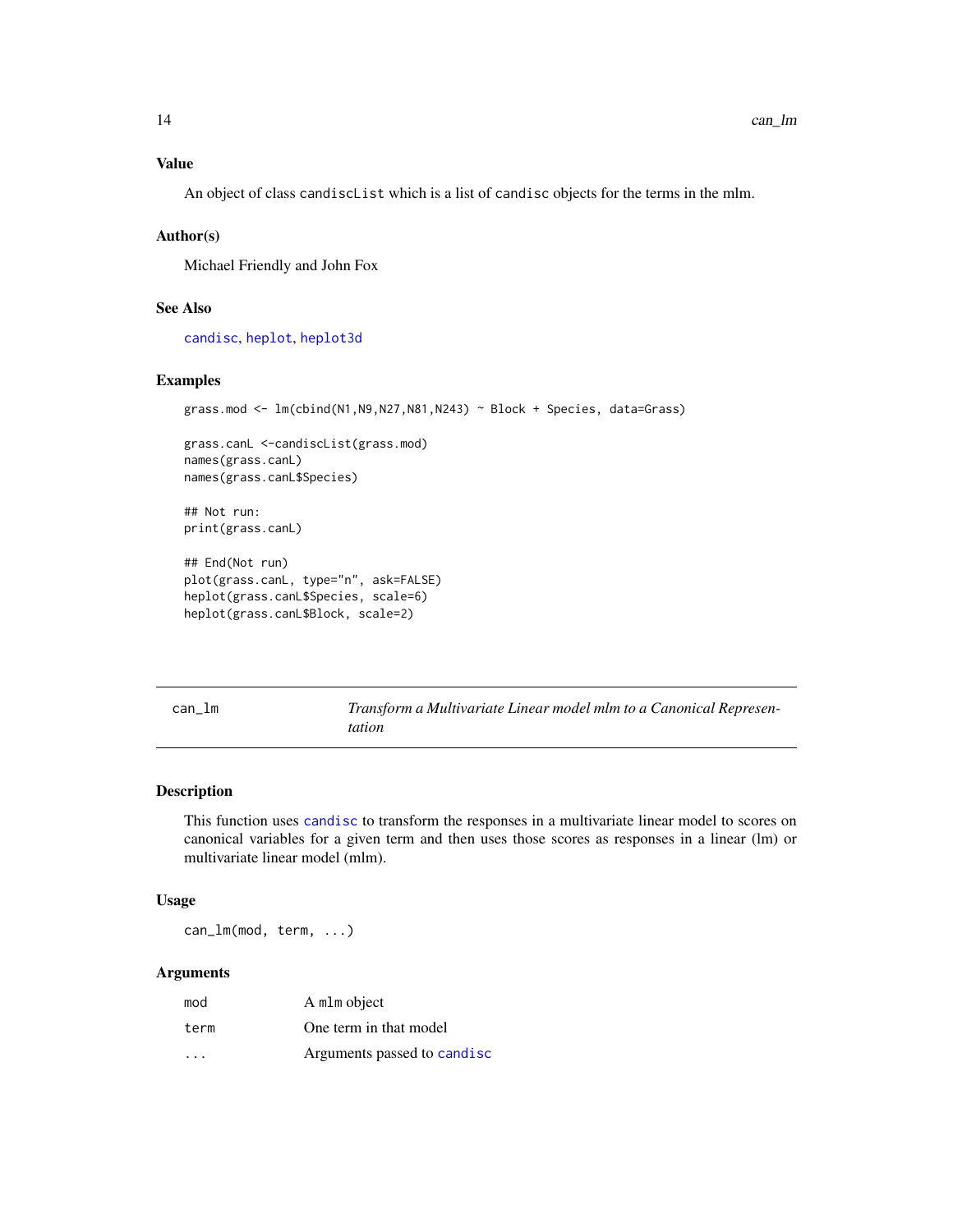#### <span id="page-14-0"></span>dataIndex 15

# Details

The function constructs a model formula of the form  $Can \sim terms$  where Can is the canonical score(s) and terms are the terms in the original mlm, then runs lm() with that formula.

# Value

A lm object if term is a rank 1 hypothesis, otherwise a mlm object

### Author(s)

Michael Friendly

#### See Also

[candisc](#page-8-2), [cancor](#page-3-1)

#### Examples

```
iris.mod <- lm(cbind(Petal.Length, Sepal.Length, Petal.Width, Sepal.Width) ~ Species, data=iris)
iris.can <- can_lm(iris.mod, "Species")
iris.can
Anova(iris.mod)
Anova(iris.can)
```
dataIndex *Indices of observations in a model data frame*

#### Description

Find sequential indices for observations in a data frame corresponding to the unique combinations of the levels of a given model term from a model object or a data frame

#### Usage

dataIndex(x, term)

# Arguments

|      | Either a data frame or a model object                         |
|------|---------------------------------------------------------------|
| term | The name of one term in the model, consisting only of factors |

# Value

A vector of indices.

#### Author(s)

Michael Friendly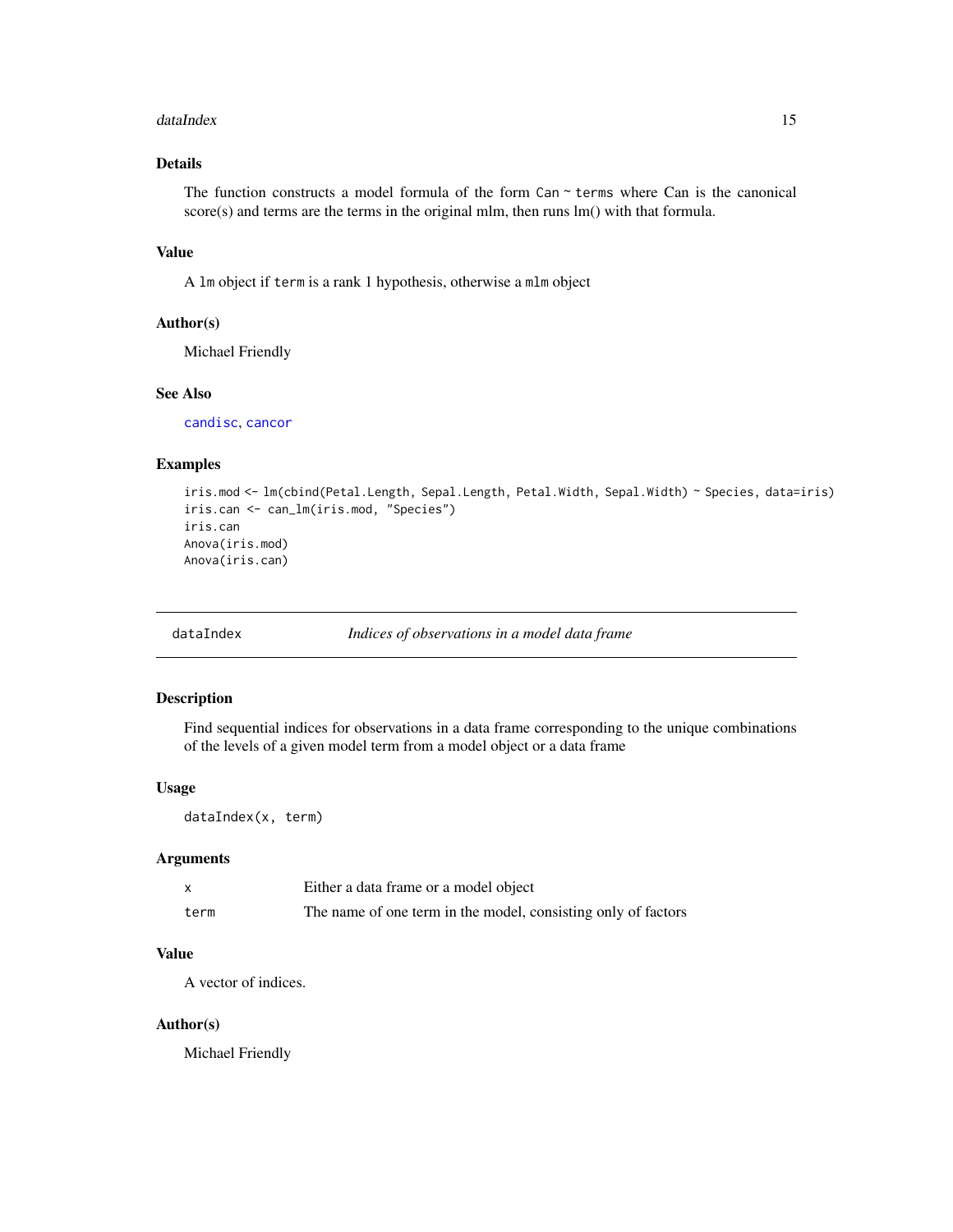#### Examples

```
factors <- expand.grid(A=factor(1:3),B=factor(1:2),C=factor(1:2))
n <- nrow(factors)
responses <-data.frame(Y1=10+round(10*rnorm(n)),Y2=10+round(10*rnorm(n)))
test <- data.frame(factors, responses)
mod <- lm(cbind(Y1,Y2) ~ A*B, data=test)
dataIndex(mod, "A")
dataIndex(mod, "A:B")
```
#### Grass *Yields from Nitrogen nutrition of grass species*

#### Description

The data frame Grass gives the yield  $(10 * log10$  dry-weight  $(g)$ ) of eight grass Species in five replicates (Block) grown in sand culture at five levels of nitrogen.

#### Usage

data(Grass)

#### Format

A data frame with 40 observations on the following 7 variables.

- Species a factor with levels B.media D.glomerata F.ovina F.rubra H.pubesens K.cristata L.perenne P.bertolonii
- Block a factor with levels 1 2 3 4 5
- N1 species yield at 1 ppm Nitrogen
- N9 species yield at 9 ppm Nitrogen
- N27 species yield at 27 ppm Nitrogen
- N81 species yield at 81 ppm Nitrogen
- N243 species yield at 243 ppm Nitrogen

#### Details

Nitrogen (NaNO3) levels were chosen to vary from what was expected to be from critically low to almost toxic. The amount of Nitrogen can be considered on a log3 scale, with levels 0, 2, 3, 4, 5. Gittins (1985, Ch. 11) treats these as equally spaced for the purpose of testing polynomial trends in Nitrogen level.

The data are also not truly multivariate, but rather a split-plot experimental design. For the purpose of exposition, he regards Species as the experimental unit, so that correlations among the responses refer to a composite representative of a species rather than to an individual exemplar.

<span id="page-15-0"></span>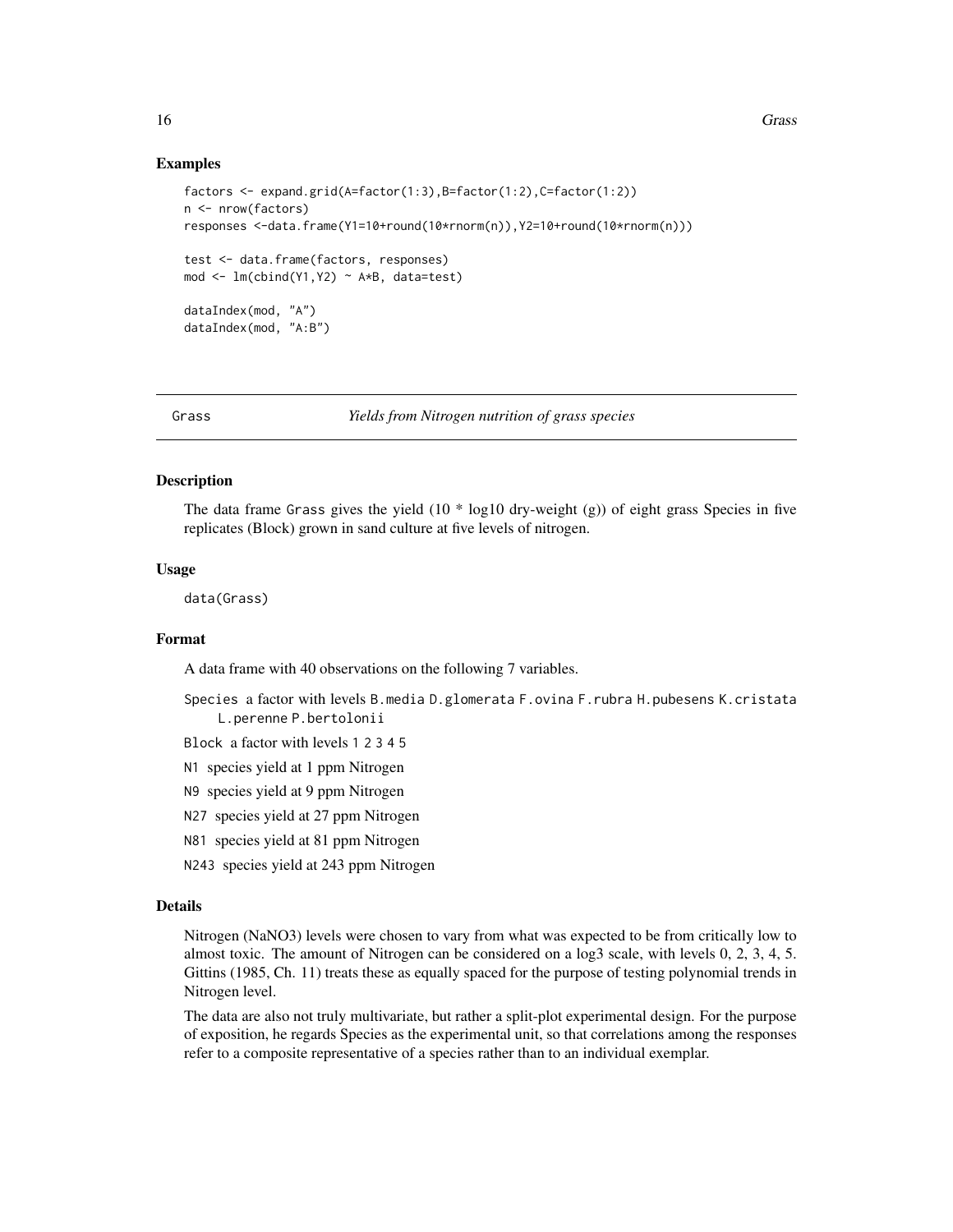#### <span id="page-16-0"></span>heplot.cancor 17

#### Source

Gittins, R. (1985), Canonical Analysis: A Review with Applications in Ecology, Berlin: Springer-Verlag, Table A-5.

# Examples

```
str(Grass)
grass.mod <- lm(clind(N1,N9,N27,N81,N243) \sim Block + Species, data=Grass)
Anova(grass.mod)
grass.canL <-candiscList(grass.mod)
names(grass.canL)
names(grass.canL$Species)
```
<span id="page-16-1"></span>heplot.cancor *Canonical Correlation HE plots*

#### <span id="page-16-2"></span>Description

These functions plot ellipses (or ellipsoids in 3D) in canonical space representing the hypothesis and error sums-of-squares-and-products matrices for terms in a multivariate linear model representing the result of a canonical correlation analysis. They provide a low-rank 2D (or 3D) view of the effects in the space of maximum canonical correlations, together with variable vectors representing the correlations of Y variables with the canonical dimensions.

For consistency with [heplot.candisc](#page-19-1), the plots show effects in the space of the canonical Y variables selected by which.

#### Usage

```
## S3 method for class 'cancor'
heplot(mod, which = 1:2, scale, asp=1,
   var.vectors = "Y", var.col = c("blue", "darkgreen"), var.lwd = par("lwd"),
   var.cex = par("cex"), var.xpd = TRUE,
   prefix = "Ycan", suffix = TRUE, terms = TRUE, ...)## S3 method for class 'cancor'
heplot3d(mod, which = 1:3, scale, asp="iso",
   var.vectors = "Y", var.col = c("blue", "darkgreen"), var.lwd = par("lwd"),
   var.cex = par("cex"), var.xpd = NA,
   prefix = "Ycan", suffix = FALSE, terms = TRUE, ...)
```
#### Arguments

| mod   | A cancor object                                                                |
|-------|--------------------------------------------------------------------------------|
| which | A numeric vector containing the indices of the Y canonical dimensions to plot. |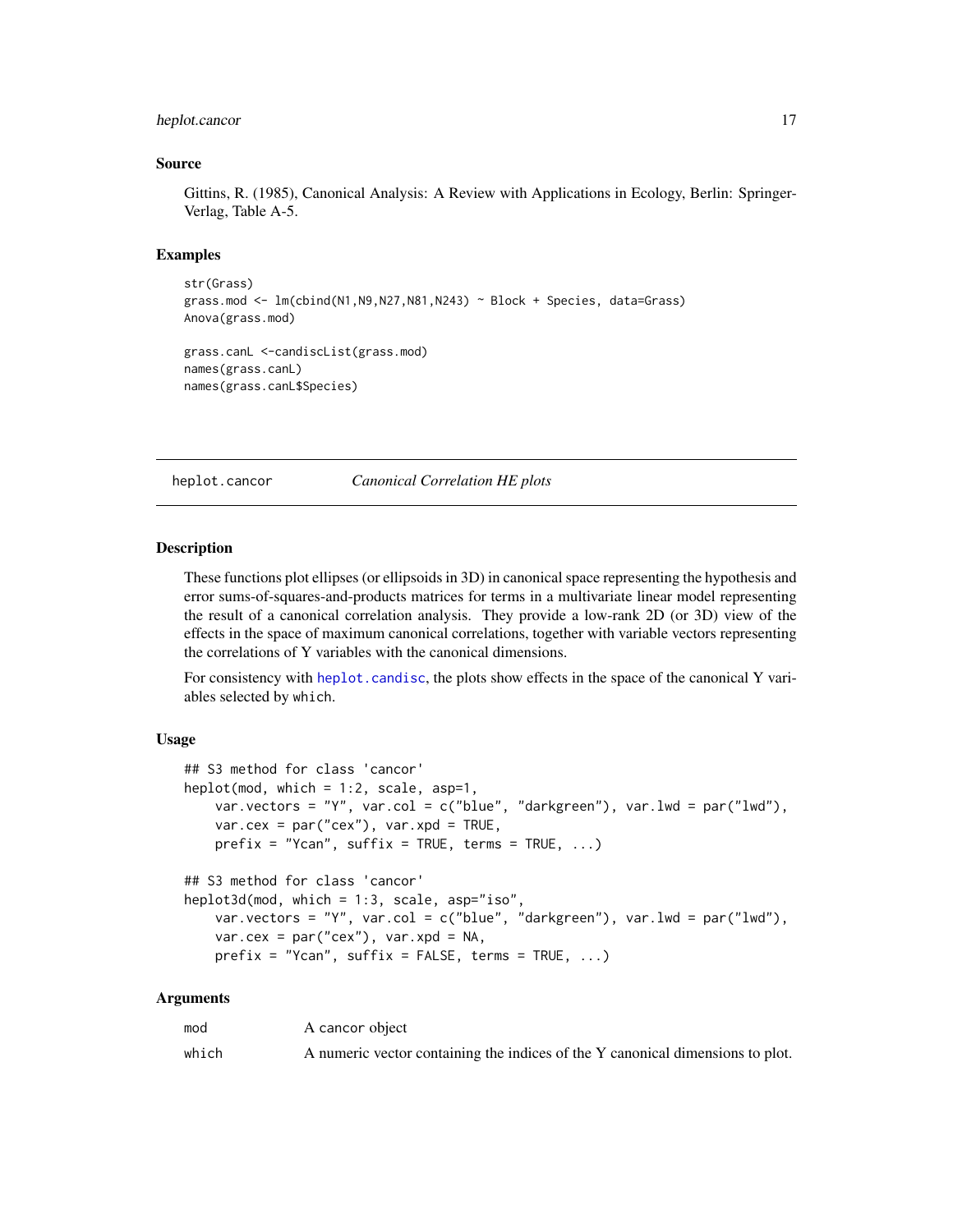| scale       | Scale factor for the variable vectors in canonical space. If not specified, the<br>function calculates one to make the variable vectors approximately fill the plot<br>window.                                                        |
|-------------|---------------------------------------------------------------------------------------------------------------------------------------------------------------------------------------------------------------------------------------|
| asp         | aspect ratio setting. Use asp=1 in 2D plots and asp="iso" in 3D plots to ensure<br>equal units on the axes. Use asp=NA in 2D plots and asp=NULL in 3D plots to<br>allow separate scaling for the axes. See Details below.             |
| var.vectors | Which variable vectors to plot? A character vector containing one or more of<br>" $X$ " and " $Y$ ".                                                                                                                                  |
| var.col     | $Color(s)$ for variable vectors and labels, a vector of length 1 or 2. The first color<br>is used for Y vectors and the second for X vectors, if these are plotted.                                                                   |
| var.lwd     | Line width for variable vectors                                                                                                                                                                                                       |
| var.cex     | Text size for variable vector labels                                                                                                                                                                                                  |
| var.xpd     | logical. Allow variable labels outside the plot box? Does not apply to 3D plots.                                                                                                                                                      |
| prefix      | Prefix for labels of the Y canonical dimensions.                                                                                                                                                                                      |
| suffix      | Suffix for labels of canonical dimensions. If suffix=TRUE the percent of hy-<br>pothesis (H) variance accounted for by each canonical dimension is added to the<br>axis label.                                                        |
| terms       | Terms for the X variables to be plotted in canonical space. The default, terms=TRUE<br>or terms="X" plots H ellipses for all of the X variables. terms="Xcan" plots H<br>ellipses for all of the X canonical variables, Xcan1, Xcan2, |
| $\cdots$    | Other arguments passed to link[heplots]{heplot}. In particular, you can<br>pass linear hypotheses among the term variables via hypotheses.                                                                                            |

#### Details

The interpretation of variable vectors in these plots is different from that of the terms plotted as H "ellipses," which appear as degenerate lines in the plot (because they correspond to 1 df tests of rank $(H)=1$ ).

In canonical space, the interpretation of the H ellipses for the terms is the same as in ordinary HE plots: a term is significant *iff* its H ellipse projects outside the (orthogonalized) E ellipsoid somewhere in the space of the Y canonical dimensions. The orientation of each H ellipse with respect to the Y canonical dimensions indicates which dimensions that X variate contributes to.

On the other hand, the variable vectors shown in these plots are intended only to show the correlations of Y variables with the canonical dimensions. Only their relative lengths and angles with respect to the Y canonical dimensions have meaning. Relative lengths correspond to proportions of variance accounted for in the Y canonical dimensions plotted; angles between the variable vectors and the canonical axes correspond to the structure correlations. The absolute lengths of these vectors are typically manipulated by the scale argument to provide better visual resolution and labeling for the variables.

Setting the aspect ratio of these plots is important for the proper interpretation of angles between the variable vectors and the coordinate axes. However, this then makes it impossible to change the aspect ratio of the plot by re-sizing manually.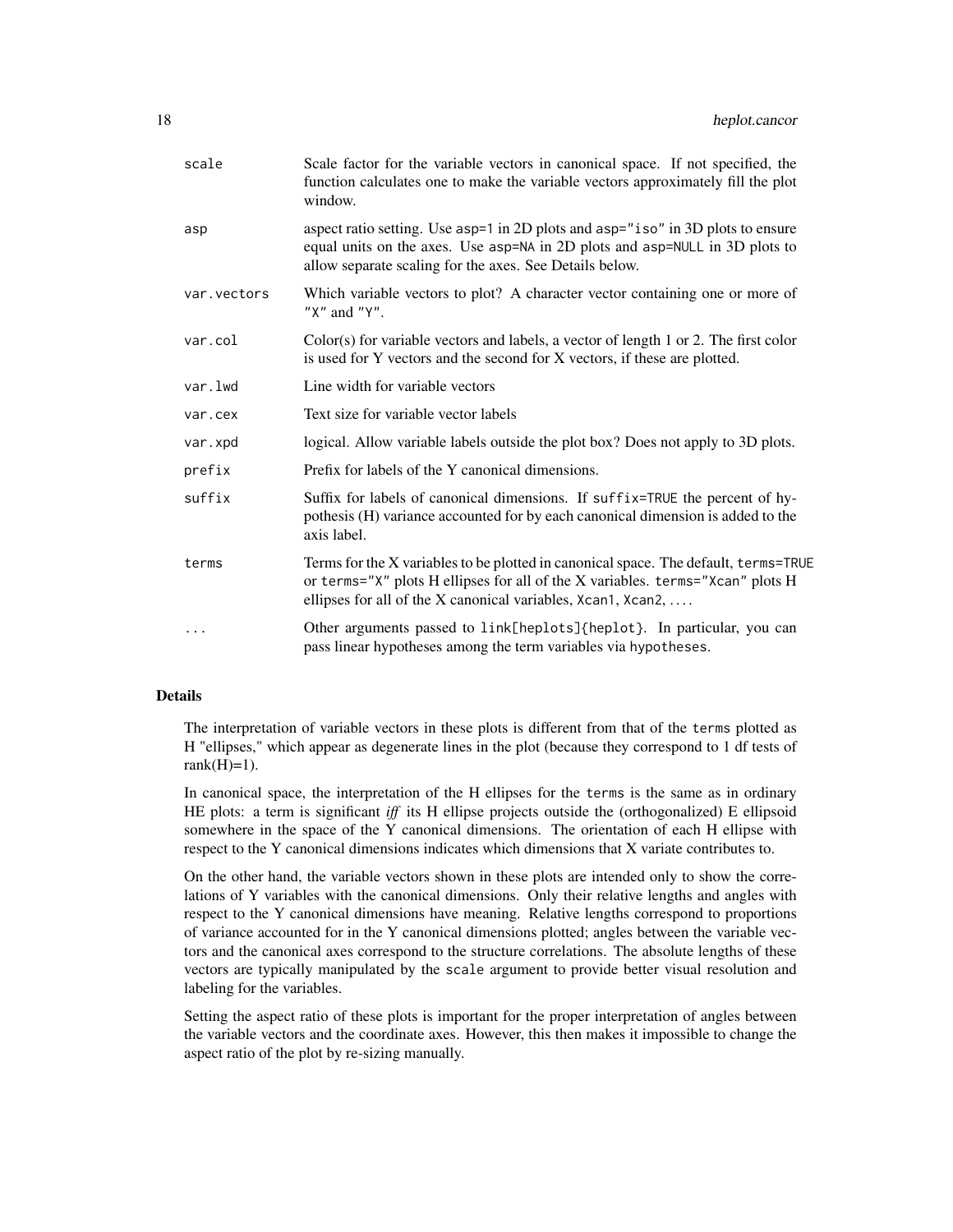# <span id="page-18-0"></span>heplot.cancor 19

#### Value

Returns invisibly an object of class "heplot", with coordinates for the various hypothesis ellipses and the error ellipse, and the limits of the horizontal and vertical axes.

# Author(s)

Michael Friendly

#### References

Gittins, R. (1985). *Canonical Analysis: A Review with Applications in Ecology*, Berlin: Springer.

Mardia, K. V., Kent, J. T. and Bibby, J. M. (1979). *Multivariate Analysis*. London: Academic Press.

#### See Also

[cancor](#page-3-1) for details on canonical correlation as implemented here; [plot.cancor](#page-24-1) for scatterplots of canonical variable scores.

[heplot.candisc](#page-19-1), [heplot](#page-0-0), [linearHypothesis](#page-0-0)

#### Examples

```
data(Rohwer, package="heplots")
X <- as.matrix(Rohwer[,6:10])
Y <- as.matrix(Rohwer[,3:5])
cc <- cancor(X, Y, set.names=c("PA", "Ability"))
# basic plot
heplot(cc)
# note relationship of joint hypothesis to individual ones
heplot(cc, scale=1.25, hypotheses=list("na+ns"=c("na", "ns")))
# more options
heplot(cc, hypotheses=list("All X"=colnames(X)),
fill=c(TRUE,FALSE), fill.alpha=0.2,
var.cex=1.5, var.col="red", var.lwd=3,
prefix="Y canonical dimension"
\mathcal{L}# 3D version
## Not run:
heplot3d(cc, var.lwd=3, var.col="red")
## End(Not run)
```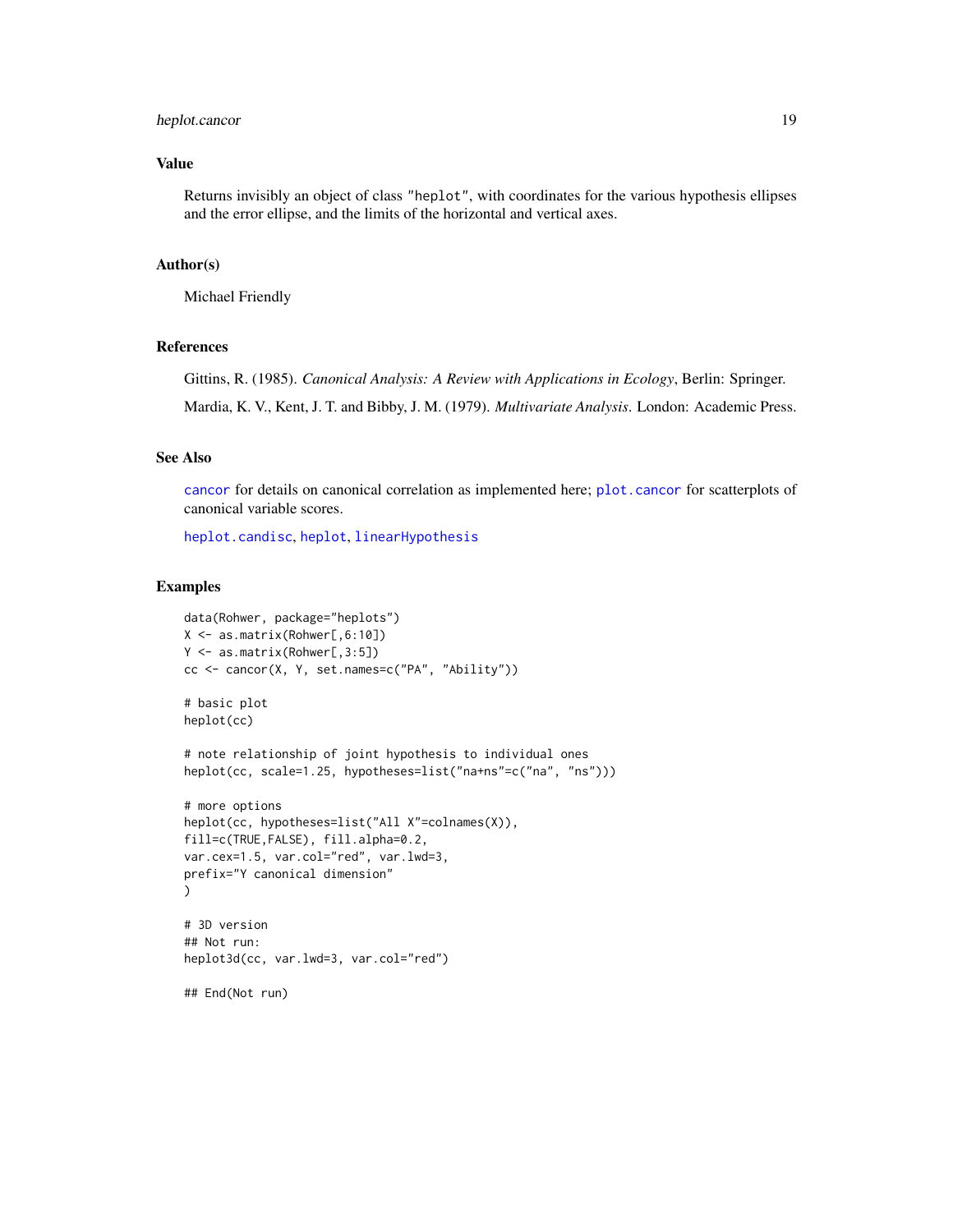<span id="page-19-1"></span><span id="page-19-0"></span>

#### <span id="page-19-2"></span>Description

These functions plot ellipses (or ellipsoids in 3D) in canonical discriminant space representing the hypothesis and error sums-of-squares-and-products matrices for terms in a multivariate linear model. They provide a low-rank 2D (or 3D) view of the effects for that term in the space of maximum discrimination.

#### Usage

```
## S3 method for class 'candisc'
heplot(mod, which = 1:2, scale, asp = 1, var.col = "blue",
   var.lwd = par("lwd"), var.cex=par("cex"), var.pos,
   rev.axes=c(FALSE, FALSE),
   prefix = "Can", suffix = TRUE, terms = mod$term, ...)## S3 method for class 'candisc'
heplot3d(mod, which = 1:3, scale, asp="iso", var.col = "blue",
   var.lwd=par("lwd"), var.cex=rgl::par3d("cex"),
   prefix = "Can", suffix = FALSE, terms = mod$term,
    ...)
```
#### Arguments

| mod      | A candisc object for one term in a mlm                                                                                                                                                                                                                                                                                                                                                                                                                                                          |
|----------|-------------------------------------------------------------------------------------------------------------------------------------------------------------------------------------------------------------------------------------------------------------------------------------------------------------------------------------------------------------------------------------------------------------------------------------------------------------------------------------------------|
| which    | A numeric vector containing the indices of the canonical dimensions to plot.                                                                                                                                                                                                                                                                                                                                                                                                                    |
| scale    | Scale factor for the variable vectors in canonical space. If not specified, the<br>function calculates one to make the variable vectors approximately fill the plot<br>window.                                                                                                                                                                                                                                                                                                                  |
| asp      | Aspect ratio for the horizontal and vertical dimensions. The defaults, asp=1 for<br>heplot.candisc and asp="iso" for heplot3d.candisc ensure equal units on<br>all axes, so that angles and lengths of variable vectors are interpretable. As well,<br>the standardized canonical scores are uncorrelated, so the Error ellipse (ellip-<br>soid) should plot as a circle (sphere) in canonical space. For heplot3d.candisc,<br>use asp=NULL to suppress this transformation to iso-scaled axes. |
| var.col  | Color for variable vectors and labels                                                                                                                                                                                                                                                                                                                                                                                                                                                           |
| var.lwd  | Line width for variable vectors                                                                                                                                                                                                                                                                                                                                                                                                                                                                 |
| var.cex  | Text size for variable vector labels                                                                                                                                                                                                                                                                                                                                                                                                                                                            |
| var.pos  | Position(s) of variable vector labels wrt. the end point. If not specified, the<br>labels are out-justified left and right with respect to the end points.                                                                                                                                                                                                                                                                                                                                      |
| rev.axes | Logical, a vector of length(which). TRUE causes the orientation of the canoni-<br>cal scores and structure coefficients to be reversed along a given axis.                                                                                                                                                                                                                                                                                                                                      |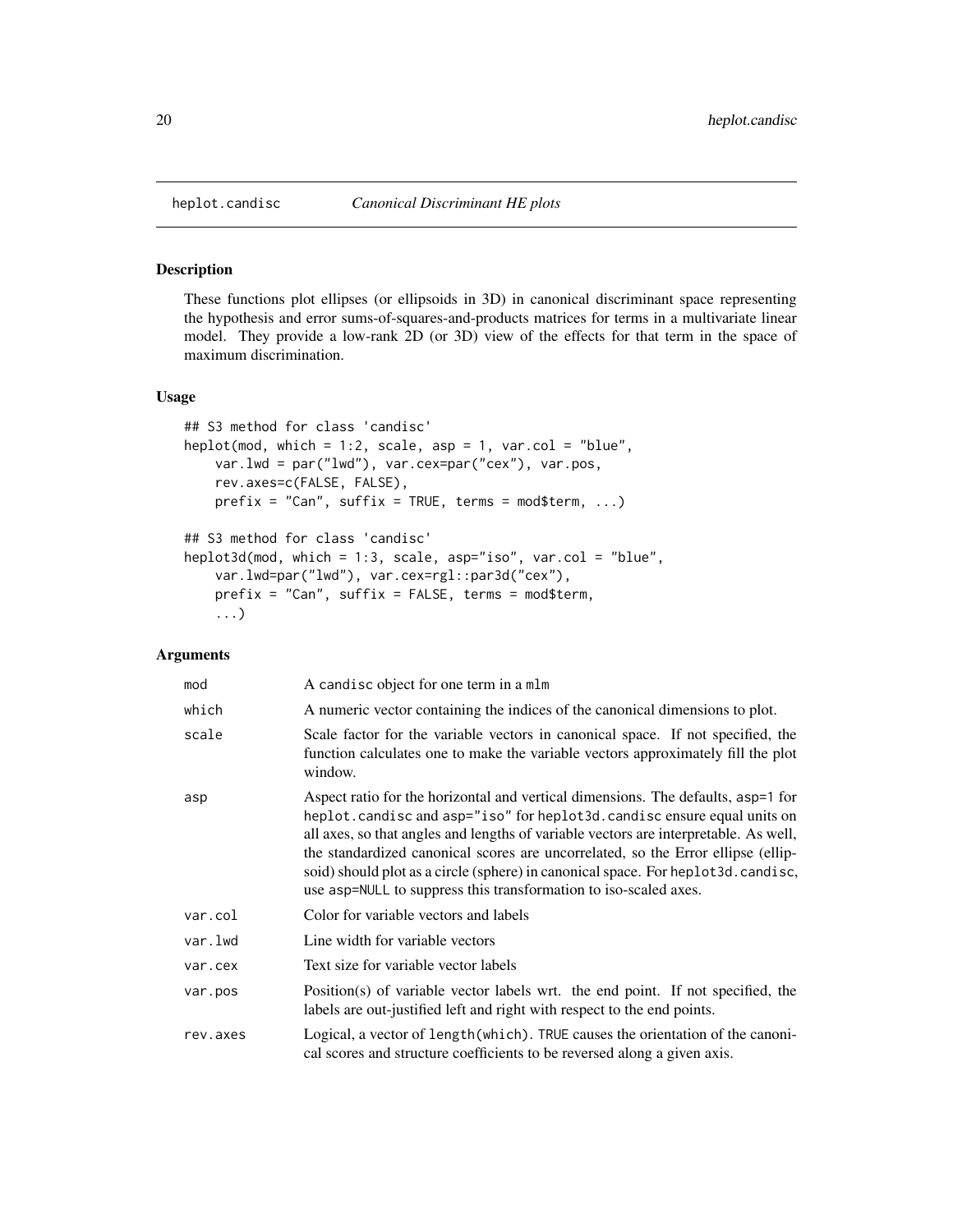#### <span id="page-20-0"></span>heplot.candisc 21

| prefix | Prefix for labels of canonical dimensions.                                                                                                                                                                 |
|--------|------------------------------------------------------------------------------------------------------------------------------------------------------------------------------------------------------------|
| suffix | Suffix for labels of canonical dimensions. If suffix=TRUE the percent of hy-<br>pothesis (H) variance accounted for by each canonical dimension is added to the<br>axis label.                             |
| terms  | Terms from the original mlm whose H ellipses are to be plotted in canonical<br>space. The default is the one term for which the canonical scores were com-<br>puted. If terms=TRUE, all terms are plotted. |
|        | Arguments to be passed down to heplot or heplot3d                                                                                                                                                          |

# Details

The generalized canonical discriminant analysis for one term in a mlm is based on the eigenvalues,  $\lambda_i$ , and eigenvectors, V, of the H and E matrices for that term. This produces uncorrelated canonical scores which give the maximum univariate F statistics. The canonical HE plot is then just the HE plot of the canonical scores for the given term.

For heplot3d.candisc, the default asp="iso" now gives a geometrically correct plot, but the third dimension, CAN3, is often small. Passing an expanded range in zlim to [heplot3d](#page-0-0) usually helps.

#### Value

heplot.candisc returns invisibly an object of class "heplot", with coordinates for the various hypothesis ellipses and the error ellipse, and the limits of the horizontal and vertical axes.

Similarly, heploted.candisc returns an object of class "heplot3d".

#### Author(s)

Michael Friendly and John Fox

#### References

Friendly, M. (2006). Data Ellipses, HE Plots and Reduced-Rank Displays for Multivariate Linear Models: SAS Software and Examples *Journal of Statistical Software*, 17(6), 1-42.

doi: [10.18637/jss.v017.i06](https://doi.org/10.18637/jss.v017.i06)

Friendly, M. (2007). HE plots for Multivariate General Linear Models. *Journal of Computational and Graphical Statistics*, 16(2) 421–444. <http://datavis.ca/papers/jcgs-heplots.pdf>

#### See Also

[candisc](#page-8-2), [candiscList](#page-12-1), [heplot](#page-0-0), [heplot3d](#page-0-0), [aspect3d](#page-0-0)

#### Examples

```
## Pottery data, from car package
pottery.mod <- lm(cbind(Al, Fe, Mg, Ca, Na) ~ Site, data=Pottery)
pottery.can <-candisc(pottery.mod)
heplot(pottery.can, var.lwd=3)
if(requireNamespace("rgl")){
```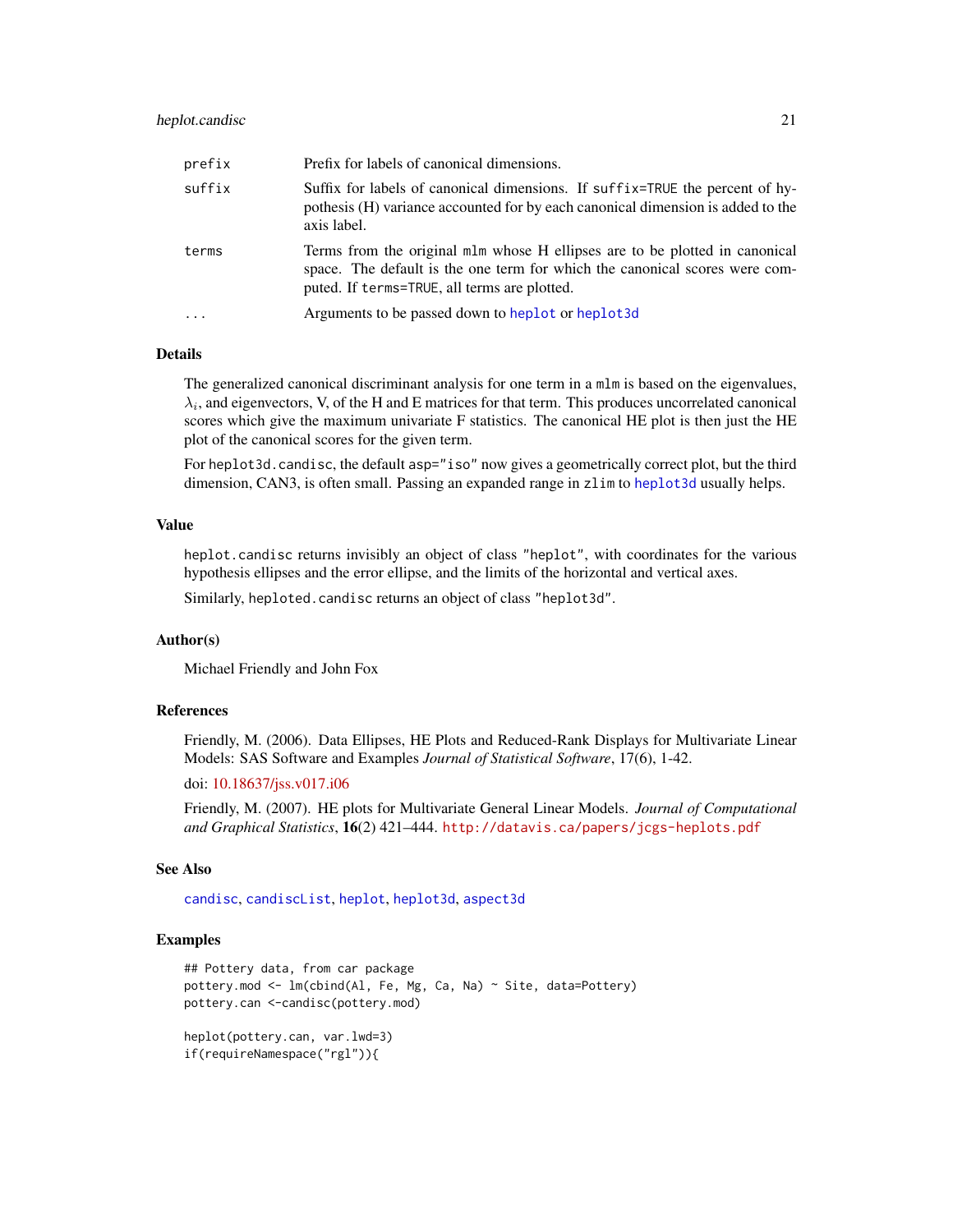```
heplot3d(pottery.can, var.lwd=3, scale=10, zlim=c(-3,3), wire=FALSE)
}
# reduce example for CRAN checks time
grass.mod <- lm(cbind(N1,N9,N27,N81,N243) ~ Block + Species, data=Grass)
grass.can1 <-candisc(grass.mod,term="Species")
grass.canL <-candiscList(grass.mod)
heplot(grass.can1, scale=6)
heplot(grass.can1, scale=6, terms=TRUE)
heplot(grass.canL, terms=TRUE, ask=FALSE)
heplot3d(grass.can1, wire=FALSE)
# compare with non-iso scaling
rgl::aspect3d(x=1,y=1,z=1)
# or,
# heplot3d(grass.can1, asp=NULL)
## Can't run this in example
# rgl::play3d(rgl::spin3d(axis = c(1, 0, 0), rpm = 5), duration=12)# reduce example for CRAN checks time
## FootHead data, from heplots package
library(heplots)
data(FootHead)
# use Helmert contrasts for group
contrasts(FootHead$group) <- contr.helmert
foot.mod <- lm(cbind(width, circum,front.back,eye.top,ear.top,jaw)~group, data=FootHead)
foot.can <- candisc(foot.mod)
heplot(foot.can, main="Candisc HE plot",
hypotheses=list("group.1"="group1","group.2"="group2"),
col=c("red", "blue", "green3", "green3" ), var.col="red")
```
heplot.candiscList *Canonical Discriminant HE plots*

#### **Description**

These functions plot ellipses (or ellipsoids in 3D) in canonical discriminant space representing the hypothesis and error sums-of-squares-and-products matrices for terms in a multivariate linear model. They provide a low-rank 2D (or 3D) view of the effects for that term in the space of maximum discrimination.

<span id="page-21-0"></span>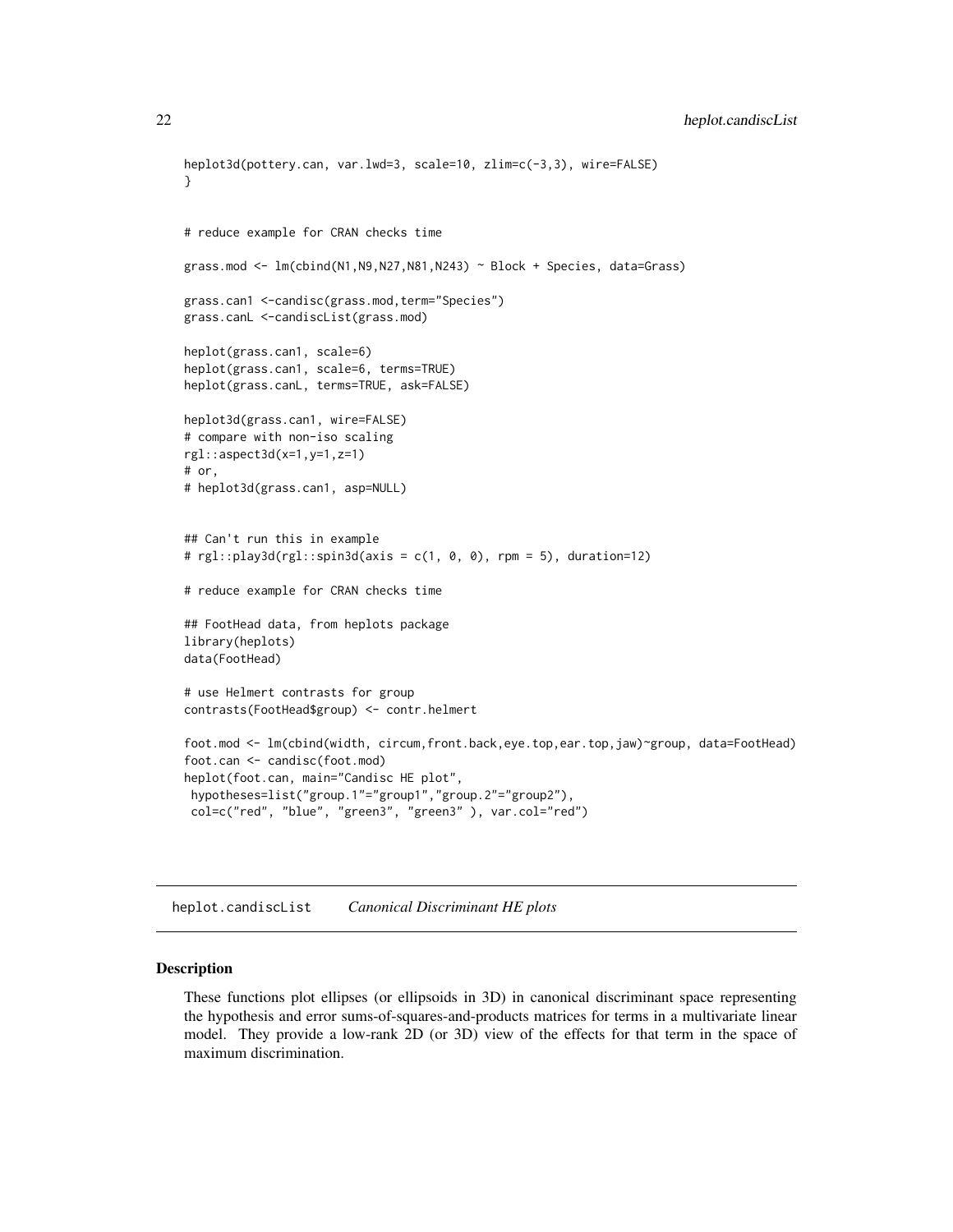# <span id="page-22-0"></span>heplot.candiscList 23

# Usage

```
## S3 method for class 'candiscList'
heplot(mod, term, ask = interactive(), graphics = TRUE, ...)
## S3 method for class 'candiscList'
heplot3d(mod, term, ask = interactive(), graphics = TRUE, ...)
```
#### Arguments

| mod                     | A candisclist object for terms in a mlm                                                                                                             |
|-------------------------|-----------------------------------------------------------------------------------------------------------------------------------------------------|
| term                    | The name of one term to be plotted for the heplot and heplot 3d methods. If<br>not specified, one plot is produced for each term in the mlm object. |
| ask                     | If TRUE (the default), a menu of terms is presented; if ask is FALSE, canonical<br>HE plots for all terms are produced.                             |
| graphics                | if TRUE (the default, when running interactively), then the menu of terms to plot<br>is presented in a dialog box rather than as a text menu.       |
| $\cdot$ $\cdot$ $\cdot$ | Arguments to be passed down                                                                                                                         |

# Value

No useful value; used for the side-effect of producing canonical HE plots.

## Author(s)

Michael Friendly and John Fox

#### References

Friendly, M. (2006). Data Ellipses, HE Plots and Reduced-Rank Displays for Multivariate Linear Models: SAS Software and Examples Journal of Statistical Software, 17(6), 1-42.

doi: [10.18637/jss.v017.i06.](https://doi.org/10.18637/jss.v017.i06)

Friendly, M. (2007). HE plots for Multivariate General Linear Models. *Journal of Computational and Graphical Statistics*, 16(2) 421–444. <http://datavis.ca/papers/jcgs-heplots.pdf>

# See Also

[candisc](#page-8-2), [candiscList](#page-12-1), [heplot](#page-0-0), [heplot3d](#page-0-0)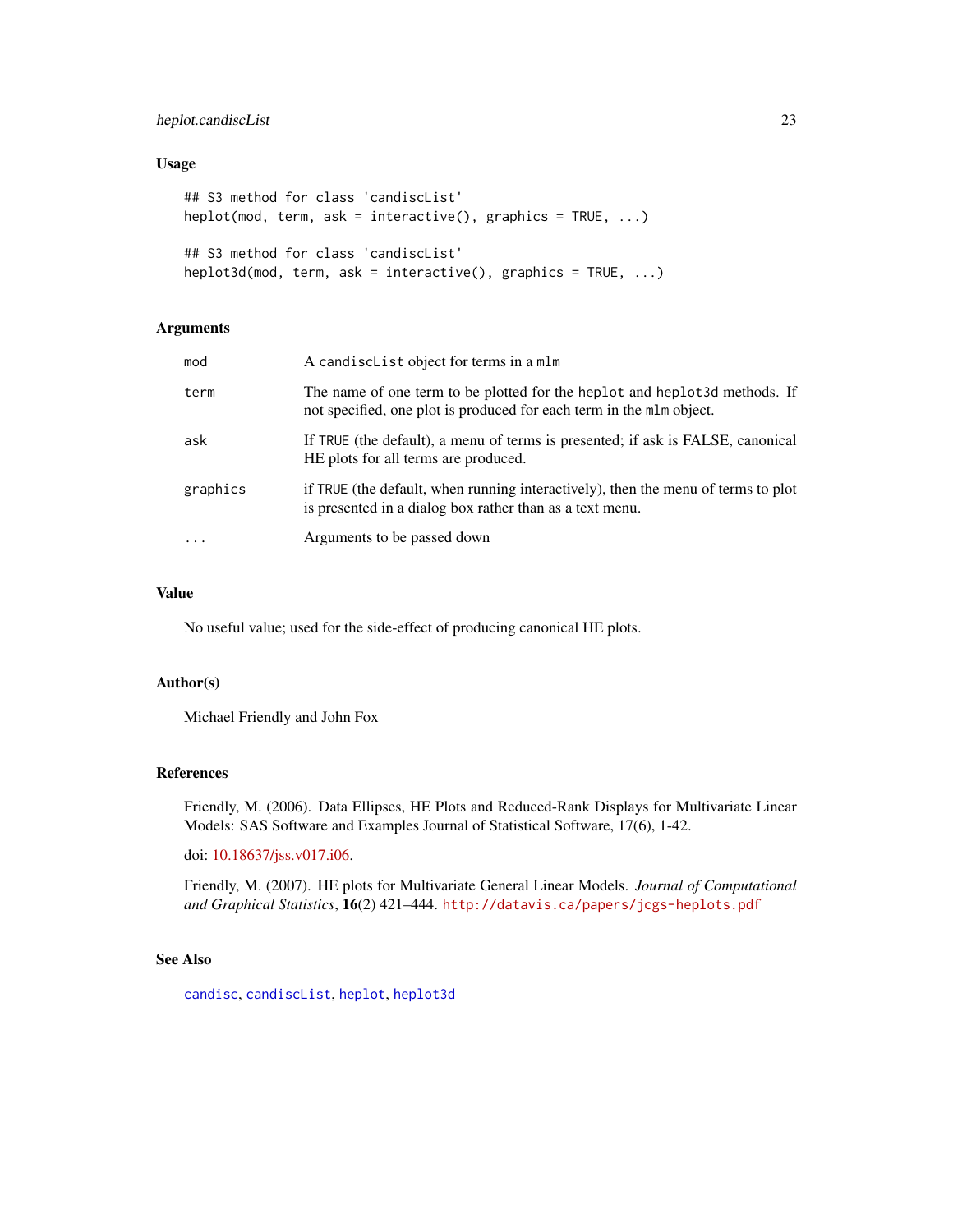#### Description

The High School and Beyond Project was a longitudinal study of students in the U.S. carried out in 1980 by the National Center for Education Statistics. Data were collected from 58,270 high school students (28,240 seniors and 30,030 sophomores) and 1,015 secondary schools. The HSB data frame is sample of 600 observations, of unknown characteristics, originally taken from Tatsuoka (1988).

#### Usage

data(HSB)

#### Format

A data frame with 600 observations on the following 15 variables. There is no missing data.

- id Observation id: a numeric vector
- gender a factor with levels male female
- race Race or ethnicity: a factor with levels hispanic asian african-amer white
- ses Socioeconomic status: a factor with levels low middle high
- sch School type: a factor with levels public private
- prog High school program: a factor with levels general academic vocation
- locus Locus of control: a numeric vector
- concept Self-concept: a numeric vector
- mot Motivation: a numeric vector
- career Career plan: a factor with levels clerical craftsman farmer homemaker laborer manager military operative prof1 prof2 proprietor protective sales school service technical not working
- read Standardized reading score: a numeric vector
- write Standardized writing score: a numeric vector
- math Standardized math score: a numeric vector
- sci Standardized science score: a numeric vector
- ss Standardized social science (civics) score: a numeric vector

#### Source

Tatsuoka, M. M. (1988). Multivariate Analysis: Techniques for Educational and Psychological Research (2nd ed.). New York: Macmillan, Appendix F, 430-442.

<span id="page-23-0"></span>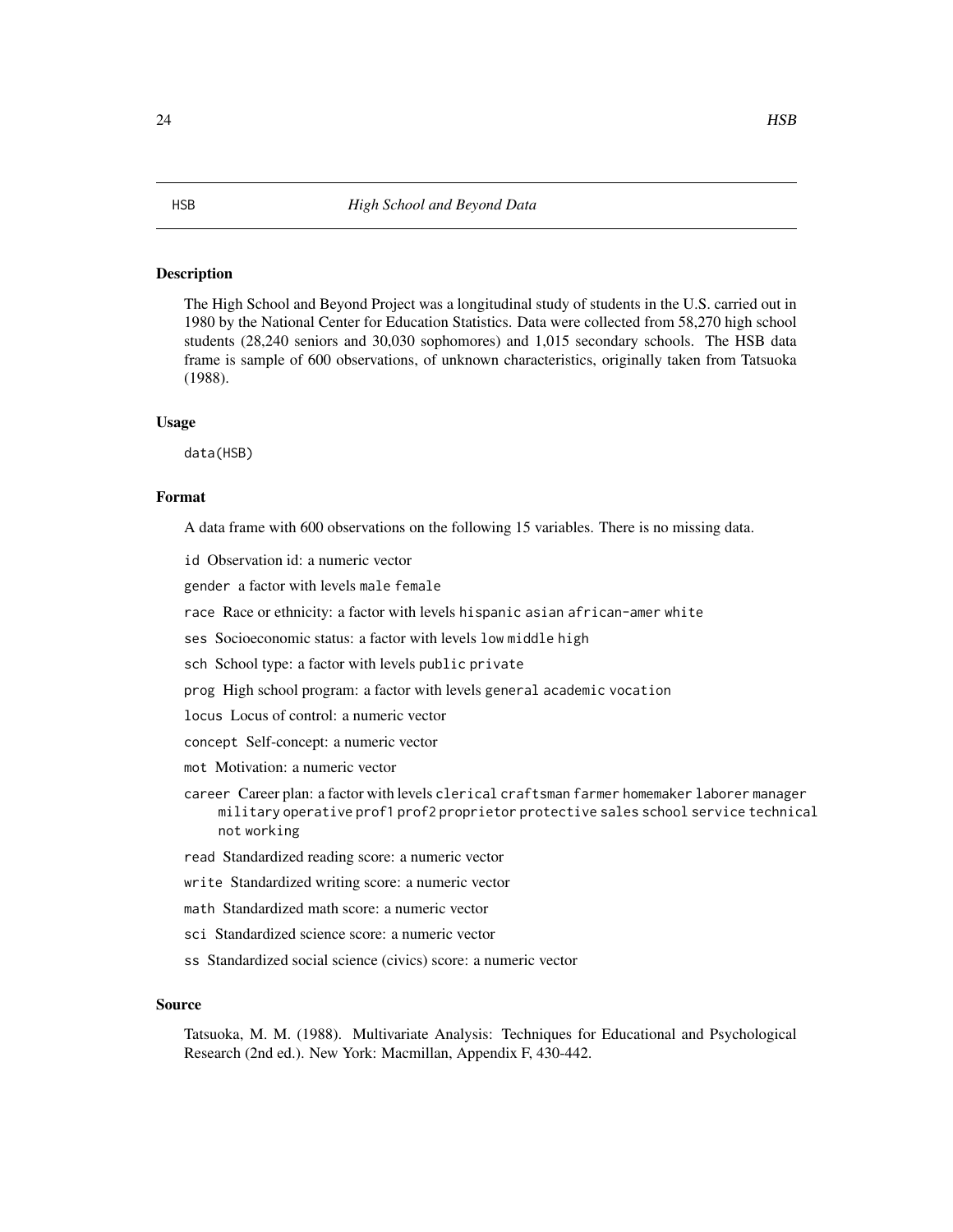#### <span id="page-24-0"></span>plot.cancor 25

#### References

High School and Beyond data files: [http://www.icpsr.umich.edu/icpsrweb/ICPSR/studies/](http://www.icpsr.umich.edu/icpsrweb/ICPSR/studies/7896) [7896](http://www.icpsr.umich.edu/icpsrweb/ICPSR/studies/7896)

#### Examples

```
str(HSB)
# main effects model
hsb.mod <- lm( cbind(read, write, math, sci, ss) ~
gender + race + ses + sch + prog, data=HSB)
Anova(hsb.mod)
# Add some interactions
hsb.mod1 <- update(hsb.mod, . ~ . + gender:race + ses:prog)
heplot(hsb.mod1, col=palette()[c(2,1,3:6)], variables=c("read","math"))
hsb.can1 <- candisc(hsb.mod1, term="race")
heplot(hsb.can1, col=c("red", "black"))
# show canonical results for all terms
## Not run:
hsb.can <- candiscList(hsb.mod)
hsb.can
## End(Not run)
```
<span id="page-24-1"></span>plot.cancor *Canonical Correlation Plots*

#### Description

This function produces plots to help visualize X, Y data in canonical space.

The present implementation plots the canonical scores for the Y variables against those for the X variables on given dimensions. We treat this as a view of the data in canonical space, and so offer additional annotations to a standard scatterplot.

## Usage

```
## S3 method for class 'cancor'
plot(x, which = 1, xlim, ylim, xlab, ylab,points = TRUE, add = FALSE, col = palette()[1],ellipse = TRUE, ellipse.args = list().
   smooth = FALSE, smooth: args = list(), colsmooth = plate()abline = TRUE, col.lines = palette([2], lwd = 2,
   labels = rownames(xy),
   id.method = "mahal", id.n = 0, id.cex = 1, id.col = palette([1],
    ...)
```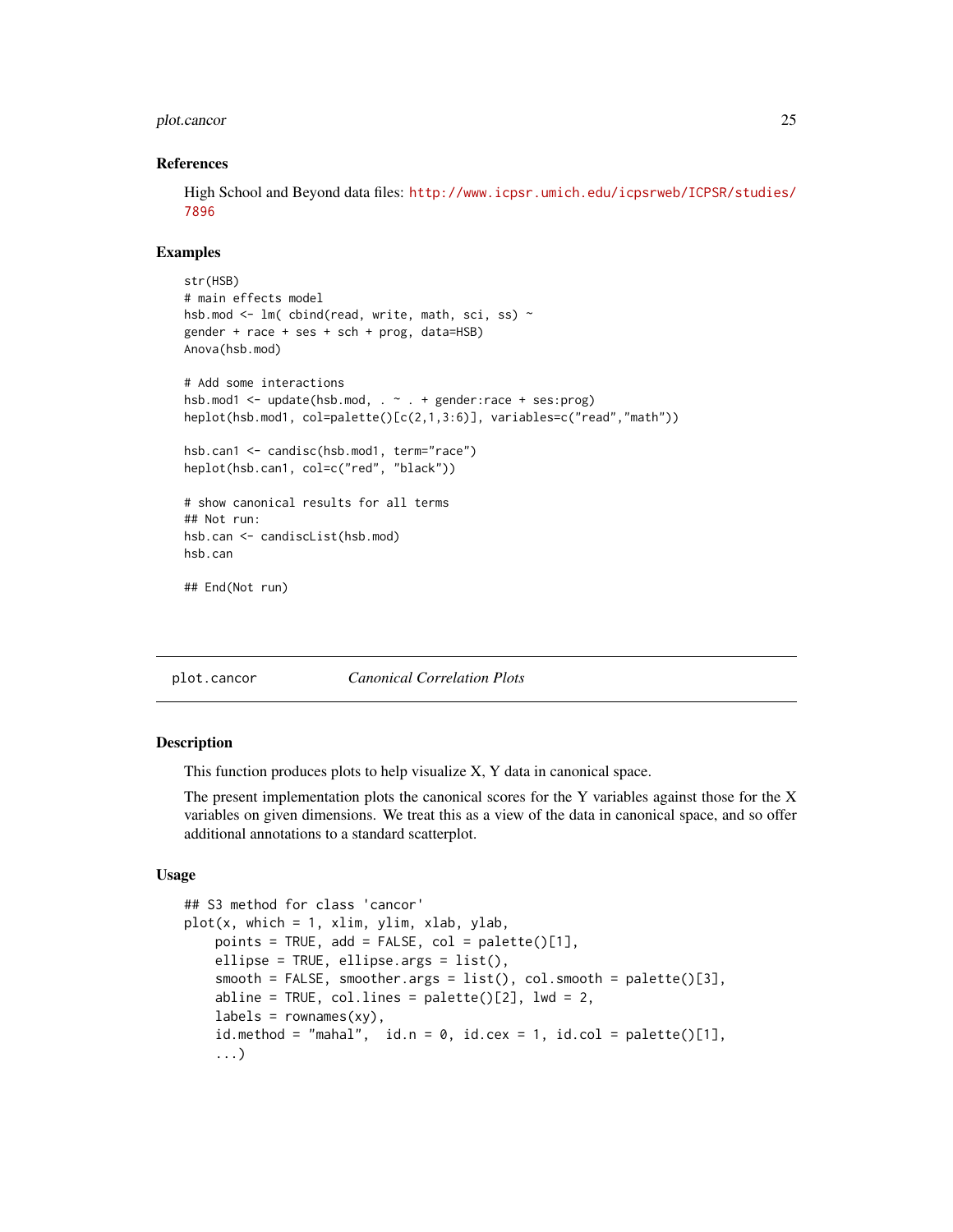# <span id="page-25-0"></span>Arguments

| A "cancor" object                                                                                                                                                        |  |
|--------------------------------------------------------------------------------------------------------------------------------------------------------------------------|--|
| Which dimension to plot? An integer in 1: x\$ndim.                                                                                                                       |  |
| Limits for x and y axes                                                                                                                                                  |  |
| Labels for x and y axes. If not specified, these are constructed from the set. names<br>component of x.                                                                  |  |
| logical. Display the points?                                                                                                                                             |  |
| logical. Add to an existing plot?                                                                                                                                        |  |
| Color for points.                                                                                                                                                        |  |
| logical. Draw a data ellipse for the canonical scores?                                                                                                                   |  |
| A list of arguments passed to dataEllipse. Internally, the function sets the<br>default value for levels to 0.68.                                                        |  |
| logical. Draw a (loess) smoothed curve?                                                                                                                                  |  |
| Arguments passed to loessLine, which should be consulted for details and de-<br>faults.                                                                                  |  |
| Color for the smoothed curve.                                                                                                                                            |  |
| logical. Draw the linear regression line for Ycan[,which] on Xcan[,which]?                                                                                               |  |
| Color for the linear regression line                                                                                                                                     |  |
| Line widths                                                                                                                                                              |  |
| Point labels for point identification via the id. method argument.                                                                                                       |  |
| Method used to identify individual points. See showLabels for details. The<br>default, id. method = "mahal" identifies the id. n points furthest from the cen-<br>troid. |  |
| Number of points to identify                                                                                                                                             |  |
| Character size and color for labeled points                                                                                                                              |  |
| Other arguments passed down to $plot()$ and $points()$                                                                                                                   |  |
|                                                                                                                                                                          |  |

# Details

Canonical correlation analysis assumes that the all correlations between the X and Y variables can be expressed in terms of correlations the canonical variate pairs, (Xcan1, Ycan1), (Xcan2, Ycan2), ..., and that the relations between these pairs are indeed linear.

Data ellipses, and smoothed (loess) curves, together with the linear regression line for each canonical dimension help to assess whether there are peculiarities in the data that might threaten the validity of CCA. Point identification methods can be useful to determine influential cases.

# Value

None. Used for its side effect of producing a plot.

# Author(s)

Michael Friendly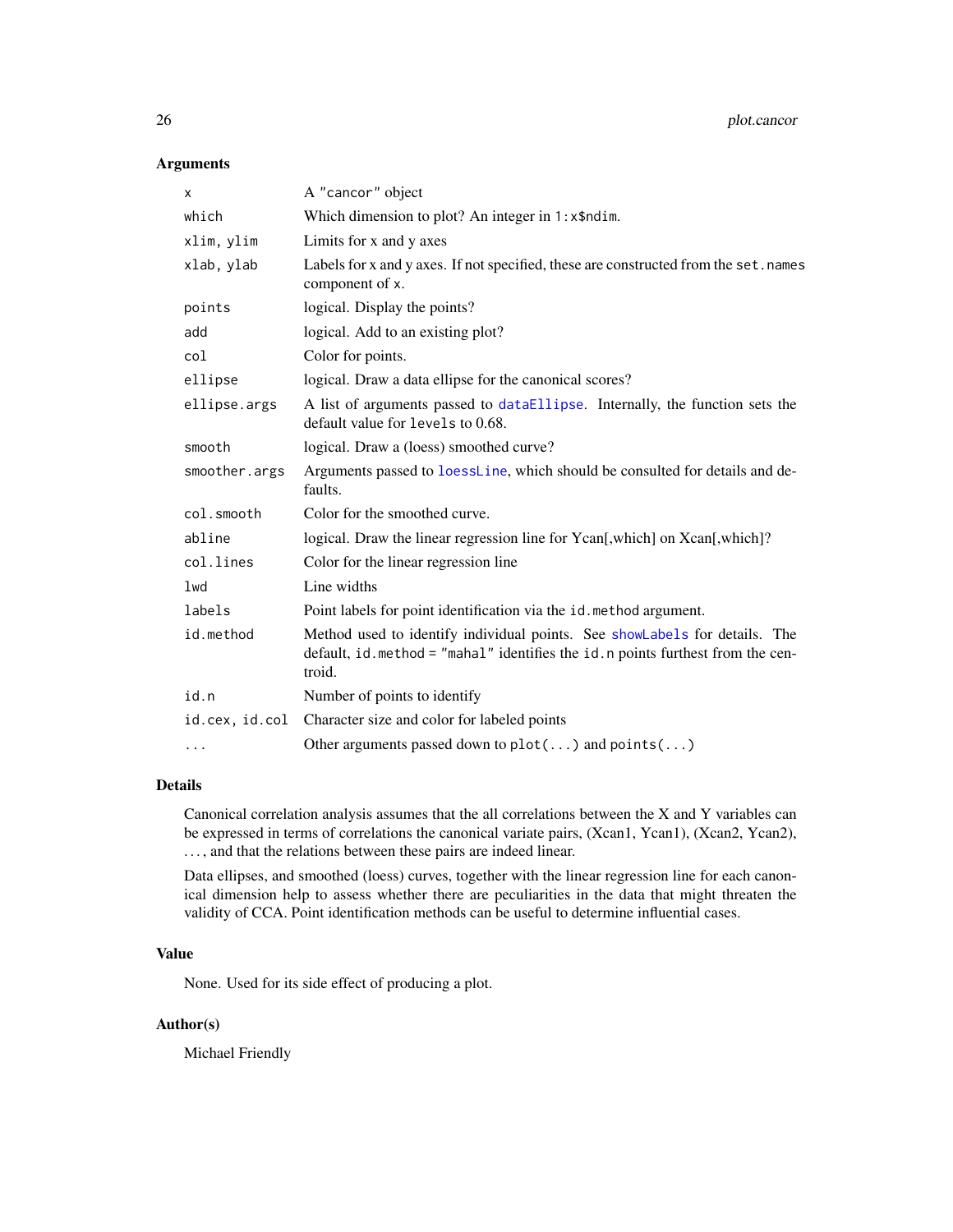#### <span id="page-26-0"></span>redundancy 27

#### References

Mardia, K. V., Kent, J. T. and Bibby, J. M. (1979). *Multivariate Analysis*. London: Academic Press.

#### See Also

[cancor](#page-3-1),

[dataEllipse](#page-0-0), [loessLine](#page-0-0), [showLabels](#page-0-0)

#### Examples

```
data(Rohwer, package="heplots")
X \le - as.matrix(Rohwer[,6:10]) # the PA tests
Y \leq -as.matrix(Rohwer[,3:5]) # the aptitude/ability variables
cc <- cancor(X, Y, set.names=c("PA", "Ability"))
plot(cc)
# exercise some options
plot(cc, smooth=TRUE, id.n=3, ellipse.args=list(fill=TRUE))
plot(cc, which=2, smooth=TRUE)
plot(cc, which=3, smooth=TRUE)
# plot vectors showing structure correlations of Xcan and Ycan with their own variables
plot(cc)
struc <- cc$structure
Xstruc <- struc$X.xscores[,1]
Ystruc <- struc$Y.yscores[,1]
scale <- 2
# place vectors in the margins of the plot
usr <- matrix(par("usr"), nrow=2, dimnames=list(c("min", "max"), c("x", "y")))
ypos <- usr[2,2] - (1:5)/10
arrows(0, ypos, scale*Xstruc, ypos, angle=10, len=0.1, col="blue")
text(scale*Xstruc, ypos, names(Xstruc), pos=2, col="blue")
xpos \leftarrow urs[2,1] - (1 + 1:3)/10arrows(xpos, 0, xpos, scale*Ystruc, angle=10, len=0.1, col="darkgreen")
text(xpos, scale*Ystruc, names(Ystruc), pos=1, col="darkgreen")
```
<span id="page-26-1"></span>redundancy *Canonical Redundancy Analysis*

#### Description

Calculates indices of redundancy (Stewart & Love, 1968) from a canonical correlation analysis. These give the proportion of variances of the variables in each set  $(X \text{ and } Y)$  which are accounted for by the variables in the other set through the canonical variates.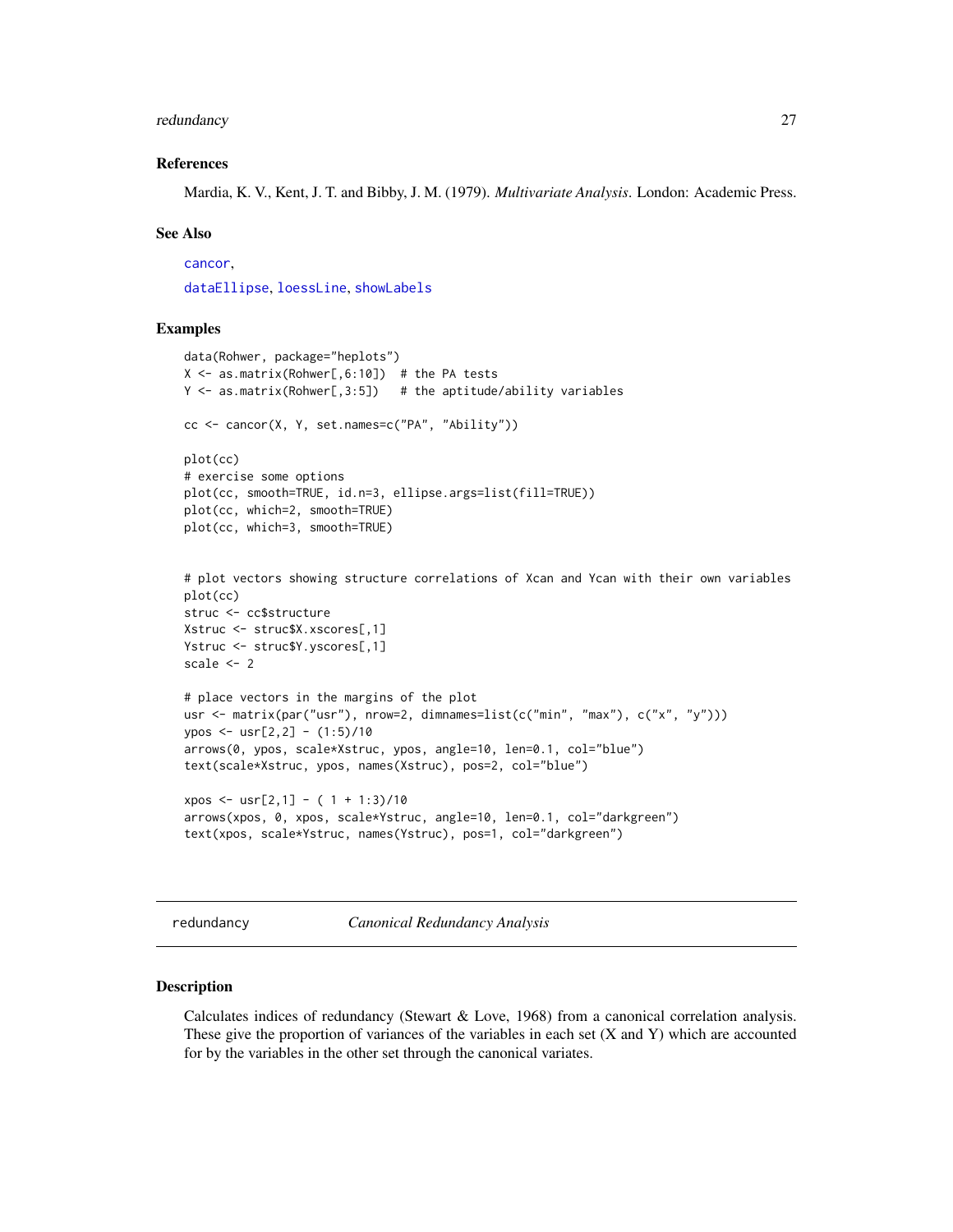# <span id="page-27-0"></span>28 redundancy

# Usage

```
redundancy(object, ...)
```

```
## S3 method for class 'cancor.redundancy'
print(x, digits = max(getOption("digits") - 3, 3), ...)
```
# Arguments

| object | A "cancor" object                           |
|--------|---------------------------------------------|
| X      | A "cancor.redundancy" for the print method. |
| digits | Number of digits to print                   |
|        | Other arguments                             |

# Details

None yet.

## Value

An object of class "cancor.redundancy", a list with the following 5 components:

| Xcan.redun | Canonical redundancies for the X variables, i.e., the total fraction of X variance<br>accounted for by the Y variables through each canonical variate. |
|------------|--------------------------------------------------------------------------------------------------------------------------------------------------------|
| Ycan.redun | Canonical redundancies for the Y variables                                                                                                             |
| X.redun    | Total canonical redundancy for the X variables, i.e., the sum of Xcan. redun.                                                                          |
| Y.redun    | Total canonical redundancy for the Y variables                                                                                                         |
| set.names  | names for the X and Y sets of variables                                                                                                                |

# Author(s)

Michael Friendly

# References

Stewart, D. and Love, W. (1968). A general canonical correlation index. *Psychological Bulletin*, 70, 160-163.

# See Also

[cancor](#page-3-1), ~~~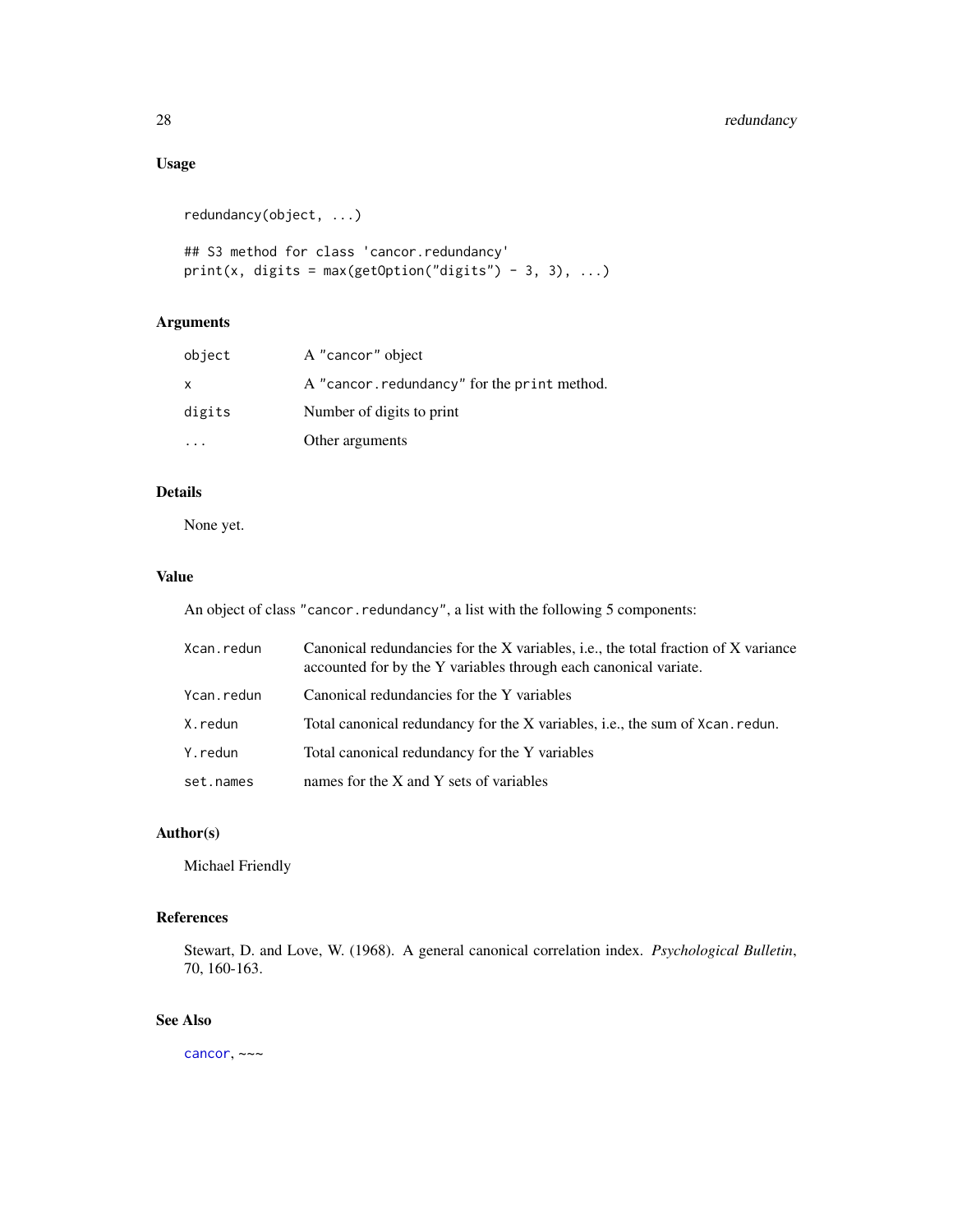#### <span id="page-28-0"></span>varOrder 29

#### Examples

```
data(Rohwer, package="heplots")
X \le - as.matrix(Rohwer[,6:10]) # the PA tests
Y \leq -as.matrix(Rohwer[,3:5]) # the aptitude/ability variables
cc <- cancor(X, Y, set.names=c("PA", "Ability"))
redundancy(cc)
##
## Redundancies for the PA variables & total X canonical redundancy
##
## Xcan1 Xcan2 Xcan3 total X|Y
## 0.17342 0.04211 0.00797 0.22350
##
## Redundancies for the Ability variables & total Y canonical redundancy
##
## Ycan1 Ycan2 Ycan3 total Y|X
## 0.2249 0.0369 0.0156 0.2774
```
varOrder *Order variables according to canonical structure or other criteria*

#### Description

The varOrder function implements some features of "effect ordering" (Friendly & Kwan (2003) for *variables* in a multivariate data display to make the displayed relationships more coherent.

This can be used in pairwise HE plots, scatterplot matrices, parallel coordinate plots, plots of multivariate means, and so forth.

For a numeric data frame, the most useful displays often order variables according to the angles of variable vectors in a 2D principal component analysis or biplot. For a multivariate linear model, the analog is to use the angles of the variable vectors in a 2D canonical discriminant biplot.

#### Usage

```
varOrder(x, ...)
## S3 method for class 'mlm'
varOrder(x, term, variables,
     type = c("can", "pc"),
     method = c("angles", "dim1", "dim2", "alphabet", "data", "colmean"),
     names = FALSE, descending = FALSE, ...)
## S3 method for class 'data.frame'
varOrder(x, variables,
     method = c("angles", "dim1", "dim2", "alphabet", "data", "colmean"),
     names = FALSE, descending = FALSE, ...)
```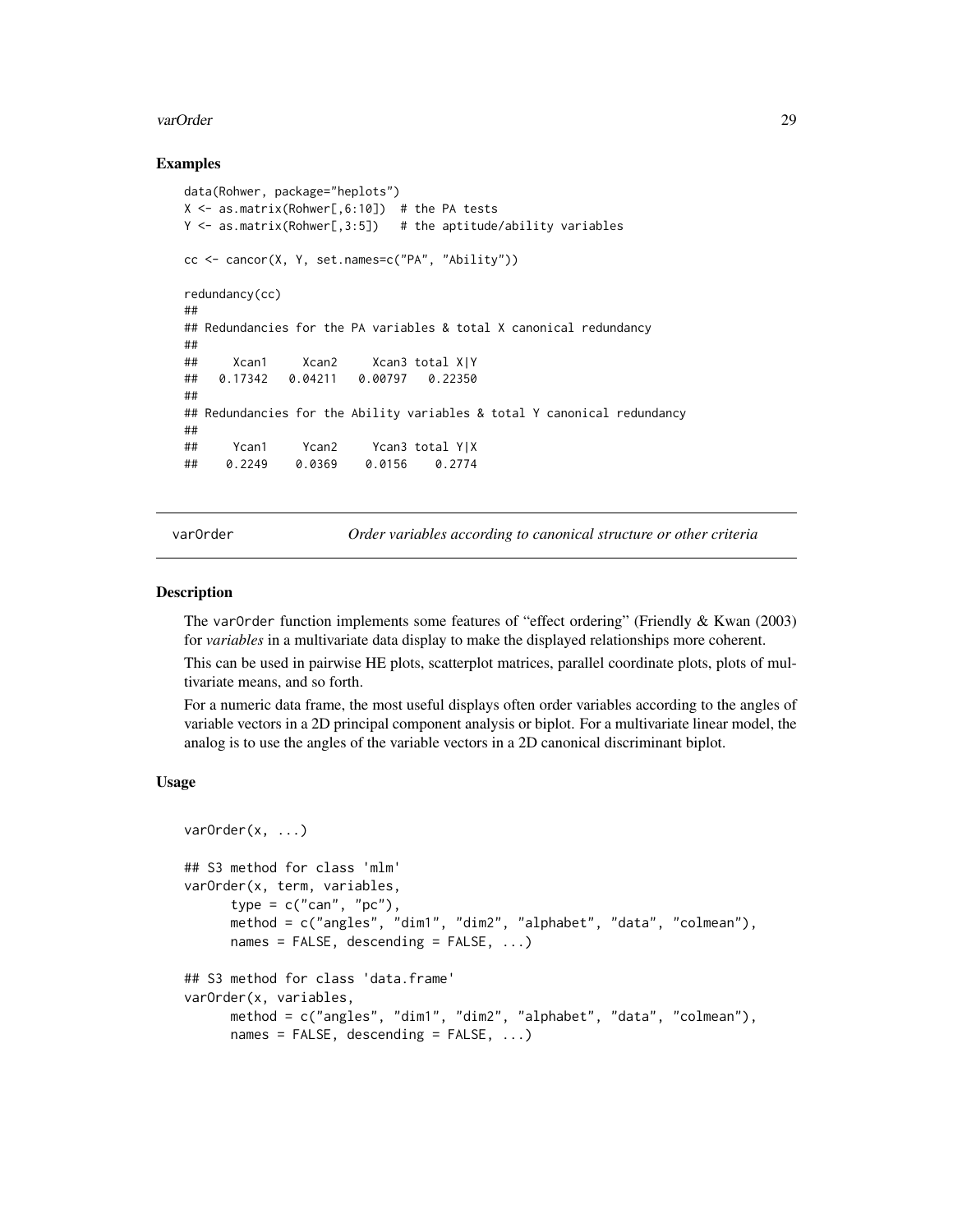# Arguments

| A multivariate linear model or a numeric data frame                                                                                                                                              |
|--------------------------------------------------------------------------------------------------------------------------------------------------------------------------------------------------|
| For the mlm method, one term in the model for which the canonical structure<br>coefficients are found.                                                                                           |
| indices or names of the variables to be ordered; defaults to all response variables<br>an MLM or all numeric variables in a data frame.                                                          |
| For an MLM, type="can" uses the canonical structure coefficients for the given<br>term; type="pc" uses the principal component variable eigenvectors.                                            |
| One of c("angles", "dim1", "dim2", "alphabet", "data", "colmean") giv-<br>ing the effect ordering method.                                                                                        |
| "angles" Orders variables according to the angles their vectors make with di-<br>mensions 1 and 2, counter-clockwise starting from the lower-left quadrant<br>in a 2D biplot or candisc display. |
| "dim1" Orders variables in increasing order of their coordinates on dimension<br>1                                                                                                               |
| "dim2" Orders variables in increasing order of their coordinates on dimension<br>$\mathfrak{D}$                                                                                                  |
| "alphabet" Orders variables alphabetically                                                                                                                                                       |
| "data" Uses the order of the variables in the data frame or the list of responses<br>in the MLM                                                                                                  |
| "colmean" Uses the order of the column means of the variables in the data<br>frame or the list of responses in the MLM                                                                           |
| logical; if TRUE the effect ordered names of the variables are returned; otherwise,<br>their indices in variables are returned.                                                                  |
| If TRUE, the ordered result is reversed to a descending order.                                                                                                                                   |
| Arguments passed to methods                                                                                                                                                                      |
|                                                                                                                                                                                                  |

# Value

A vector of integer indices of the variables or a character vector of their names.

# Author(s)

Michael Friendly

# References

Friendly, M. & Kwan, E. (2003). Effect Ordering for Data Displays, *Computational Statistics and Data Analysis*, 43, 509-539. doi: [10.1016/S01679473\(02\)002906](https://doi.org/10.1016/S0167-9473(02)00290-6)

# Examples

```
data(Wine, package="candisc")
Wine.mod <- lm(as.matrix(Wine[, -1]) ~ Cultivar, data=Wine)
Wine.can <- candisc(Wine.mod)
plot(Wine.can, ellipse=TRUE)
```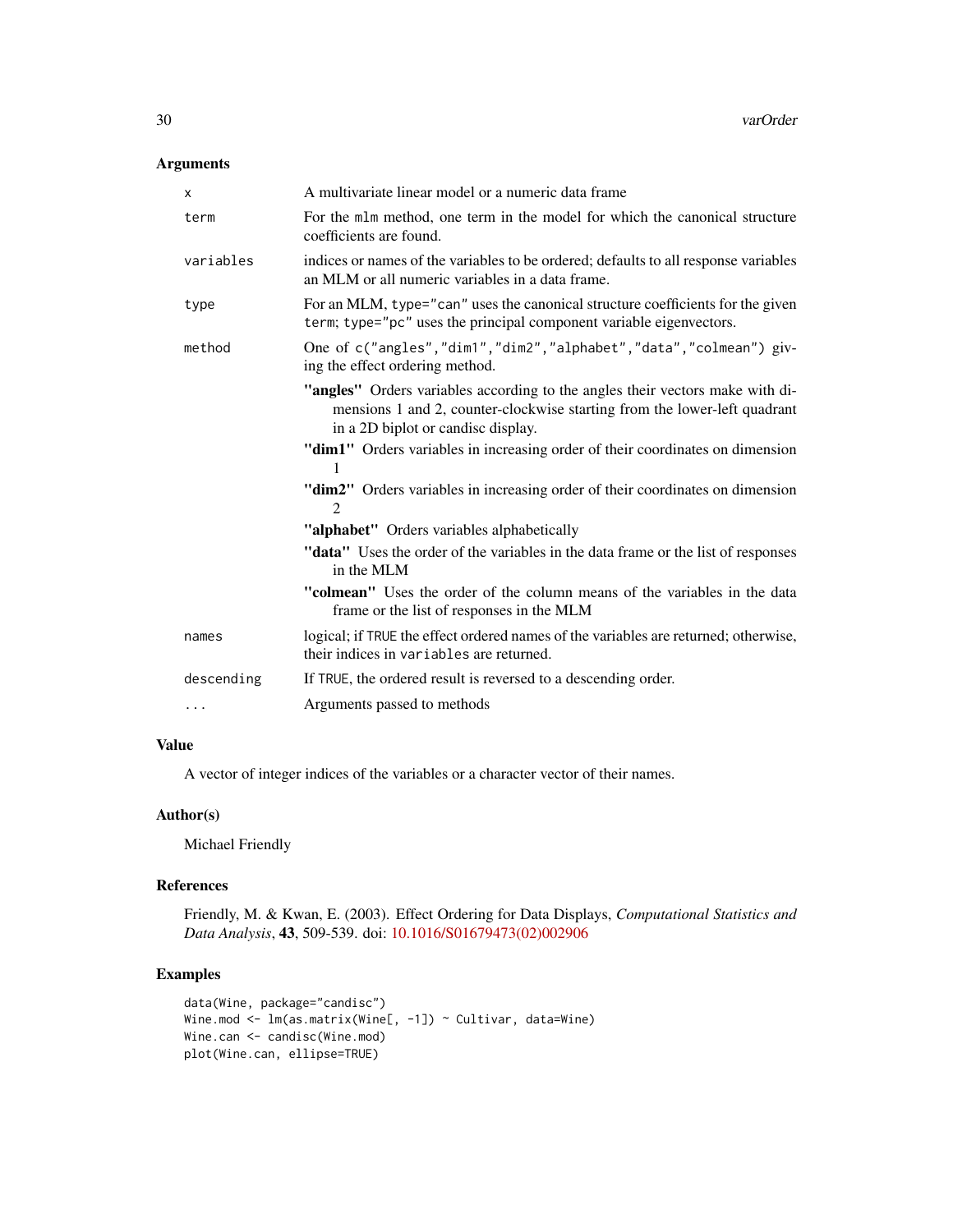#### <span id="page-30-0"></span>vecscale 31

```
# pairs.mlm HE plot, variables in given order
pairs(Wine.mod, fill=TRUE, fill.alpha=.1, var.cex=1.5)
order <- varOrder(Wine.mod)
pairs(Wine.mod, variables=order, fill=TRUE, fill.alpha=.1, var.cex=1.5)
```
# vecscale *Scale vectors to fill the current plot*

# Description

Calculates a scale factor so that a collection of vectors nearly fills the current plot, that is, the longest vector does not extend beyond the plot region.

# Usage

```
vecscale(vectors, bbox = matrix(par("usr"), 2, 2), origin = c(0, 0), factor = 0.95)
```
#### Arguments

| vectors | a two-column matrix giving the end points of a collection of vectors                         |
|---------|----------------------------------------------------------------------------------------------|
| bbox    | the bounding box of the containing plot region within which the vectors are to<br>be plotted |
| origin  | origin of the vectors                                                                        |
| factor  | maximum length of the rescaled vectors relative to the maximum possible                      |

#### Value

scale factor, the multiplier of the vectors

# Author(s)

Michael Friendly

# See Also

[vectors](#page-31-1)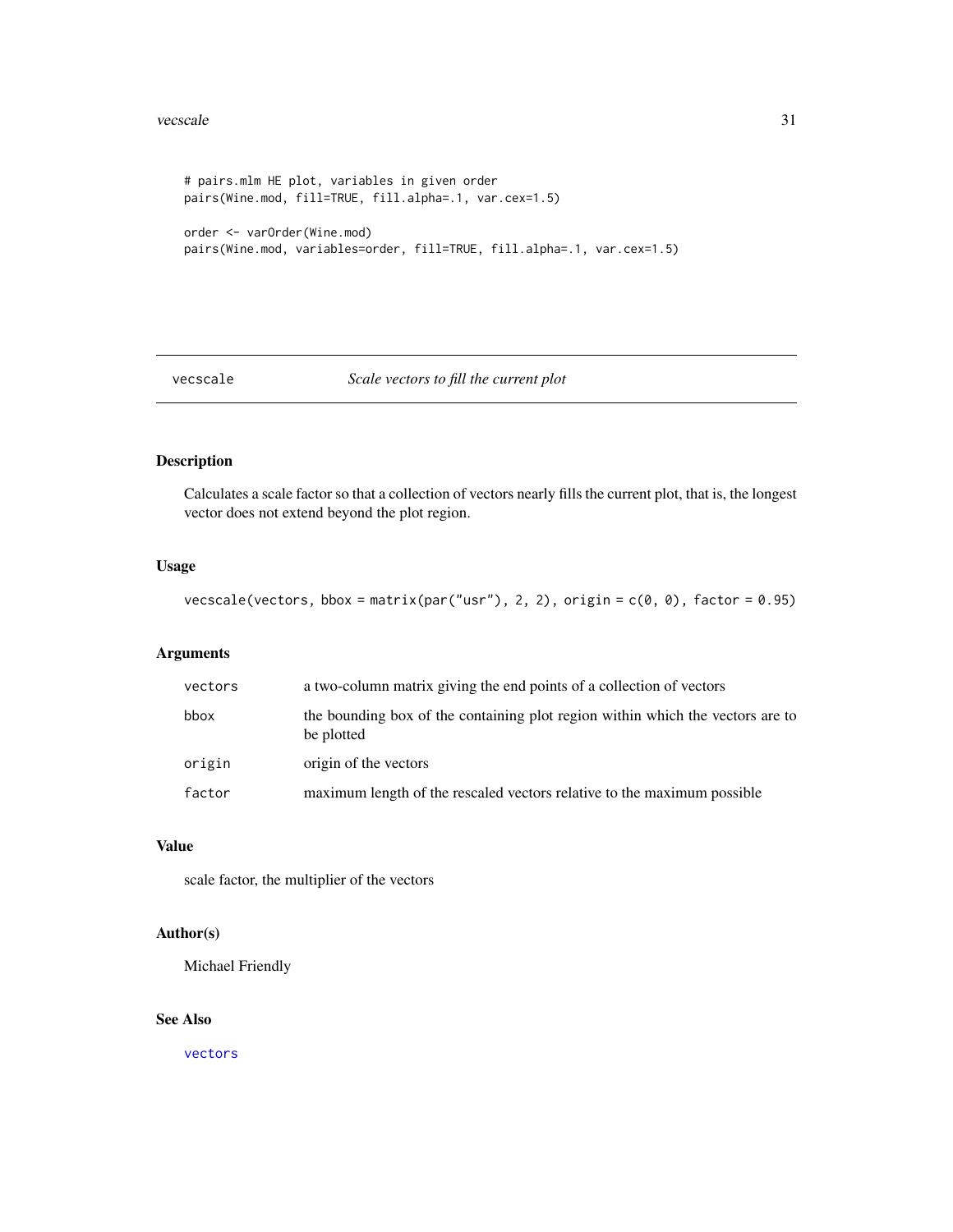# Examples

```
bbox \le matrix(c(-3, 3, -2, 2), 2, 2)
colnames(bbox) \leq c("x","y")
rownames(bbox) <- c("min", "max")
bbox
vecs <- matrix( runif(10, -1, 1), 5, 2)
plot(bbox)
arrows(0, 0, vecs[,1], vecs[,2], angle=10, col="red")
(s <- vecscale(vecs))
arrows(0, 0, s*vecs[,1], s*vecs[,2], angle=10)
```
<span id="page-31-1"></span>

vectors *Draw Labeled Vectors in 2D or 3D*

#### Description

Graphics utility functions to draw vectors from an origin to a collection of points (using [arrows](#page-0-0) in 2D or [lines3d](#page-0-0) in 3D) with labels for each (using [text](#page-0-0) or [texts3d](#page-0-0)).

#### Usage

```
vectors(x, origin = c(0, 0), labels = rownames(x),scale = 1,
   col="blue",
   lwd=1, cex=1,
   length=.1, angle=13, pos=NULL,
    ...)
vectors3d(x, origin=c(0,0,0), labels=rownames(x),
   scale=1,
   col="blue",
   lwd=1, cex=1,
    ...)
```
#### Arguments

| x      | A two-column matrix or a three-column matrix containing the end points of the<br>vectors |
|--------|------------------------------------------------------------------------------------------|
| origin | Starting point $(s)$ for the vectors                                                     |
| labels | Labels for the vectors                                                                   |
| scale  | A multiplier for the length of each vector                                               |
| col    | $color(s)$ for the vectors.                                                              |
| lwd    | line width( $s$ ) for the vectors.                                                       |
| cex    | $color(s)$ for the vectors.                                                              |
|        |                                                                                          |

<span id="page-31-0"></span>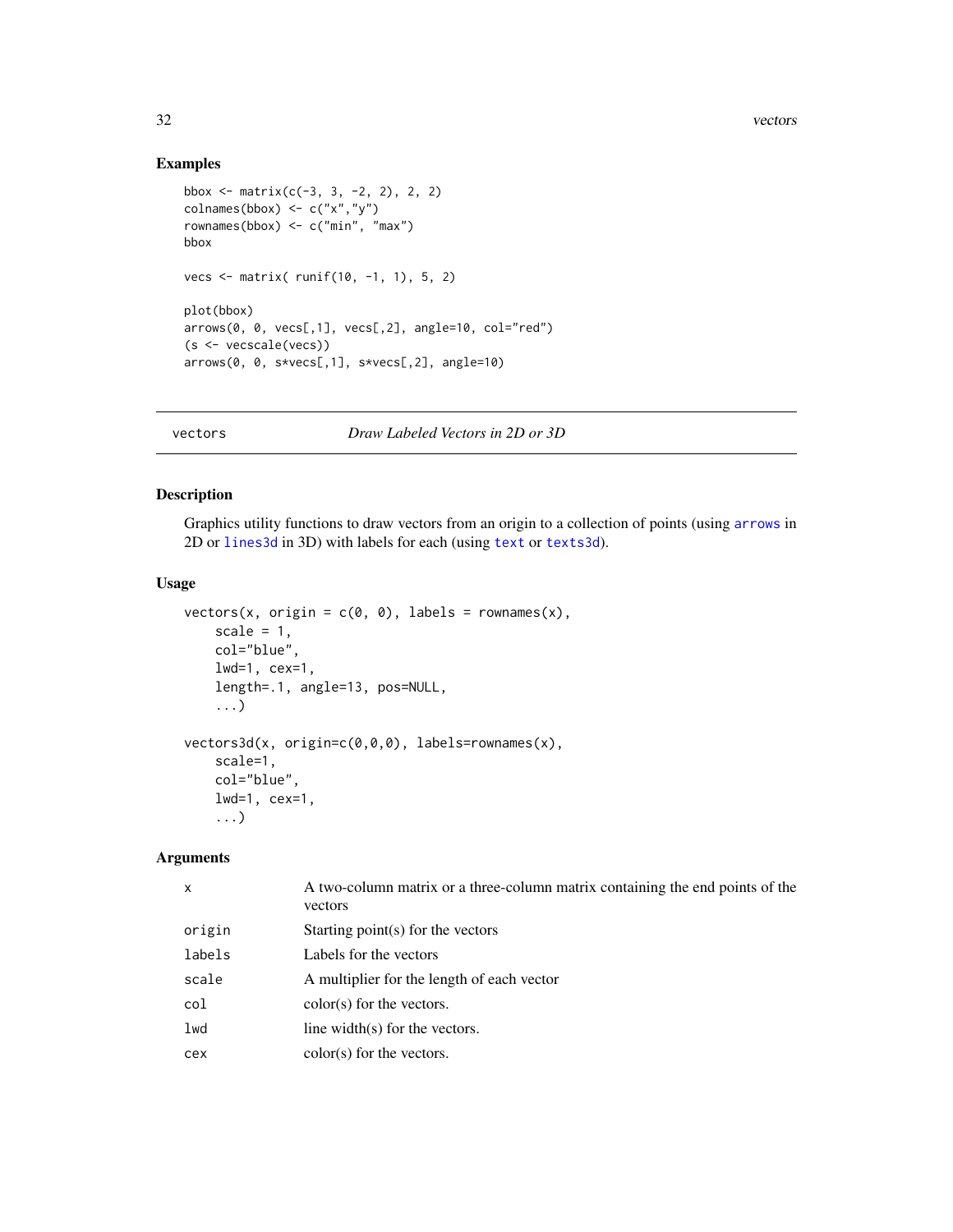<span id="page-32-0"></span>

| length    | For vectors, length of the edges of the arrow head (in inches).                                                                                     |
|-----------|-----------------------------------------------------------------------------------------------------------------------------------------------------|
| angle     | For vectors, angle from the shaft of the arrow to the edge of the arrow head.                                                                       |
| pos       | For vectors, position of the text label relative to the vector head. If pos==NULL,<br>labels are positioned labels outside, relative to arrow ends. |
| $\ddotsc$ | other graphical parameters, such as 1ty, xpd,                                                                                                       |

# Details

The graphical parameters col, lty and lwd can be vectors of length greater than one and will be recycled if necessary

# Value

None

# Author(s)

Michael Friendly

# See Also

[arrows](#page-0-0), [text](#page-0-0), [segments](#page-0-0) [lines3d](#page-0-0), [texts3d](#page-0-0)

# Examples

```
plot(c(-3, 3), c(-3, 3), type="n")X <- matrix(rnorm(10), ncol=2)
rownames(X) <- LETTERS[1:5]
vectors(X, scale=2, col=palette())
```
Wilks *Wilks Lambda Tests for Canonical Correlations*

#### Description

Tests the sequential hypotheses that the ith canonical correlation and all that follow it are zero,

$$
\rho_i = \rho_{i+1} = \cdots = 0
$$

#### Usage

```
Wilks(object, ...)
## S3 method for class 'cancor'
Wilks(object, ...)
## S3 method for class 'candisc'
Wilks(object, ...)
```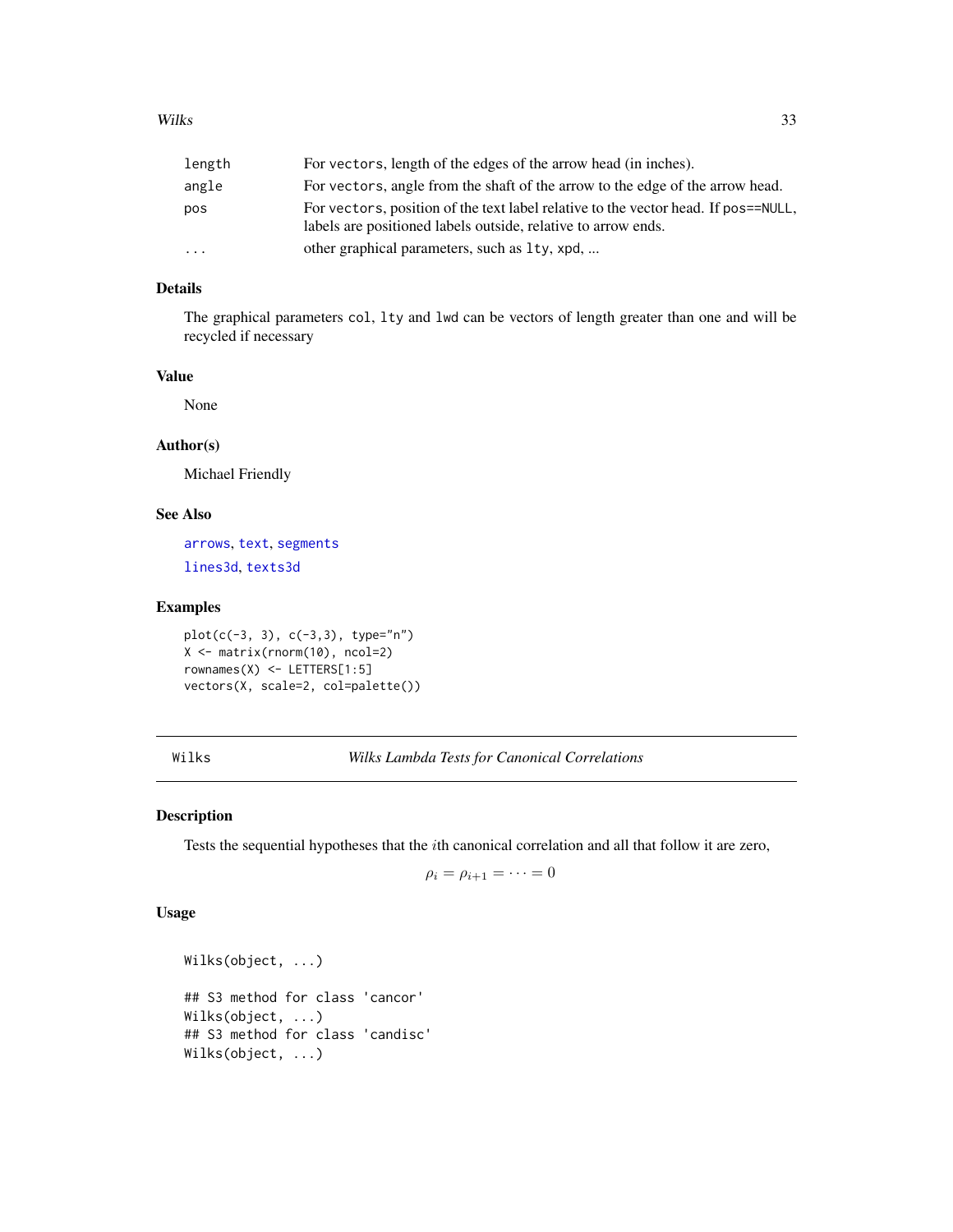#### <span id="page-33-0"></span>Arguments

| object   | An object of class "cancor"" } or \code{"candisc"" |
|----------|----------------------------------------------------|
| $\cdots$ | Other arguments passed to methods (not used)       |

# Details

Wilks' Lambda values are calculated from the eigenvalues and converted to F statistics using Rao's approximation.

#### Value

A data.frame (of class "anova") containing the test statistics

#### Author(s)

Michael Friendly

#### References

Mardia, K. V., Kent, J. T. and Bibby, J. M. (1979). *Multivariate Analysis*. London: Academic Press.

#### See Also

[cancor](#page-3-1), ~~~

#### Examples

```
data(Rohwer, package="heplots")
X \le - as.matrix(Rohwer[,6:10]) # the PA tests
Y \leq -a s.matrix(Rohwer[, 3:5]) # the aptitude/ability variables
cc <- cancor(X, Y, set.names=c("PA", "Ability"))
Wilks(cc)
iris.mod <- lm(cbind(Petal.Length, Sepal.Length, Petal.Width, Sepal.Width) ~ Species, data=iris)
iris.can <- candisc(iris.mod, data=iris)
Wilks(iris.can)
```
Wine *Chemical composition of three cultivars of wine*

#### **Description**

These data are the results of a chemical analysis of wines grown in the same region in Italy but derived from three different cultivars. The analysis determined the quantities of 13 constituents found in each of the three types of wines.

This data set is a classic in the machine learning literature as an easy high-D classification problem, but is also of interest for examples of MANOVA and discriminant analysis.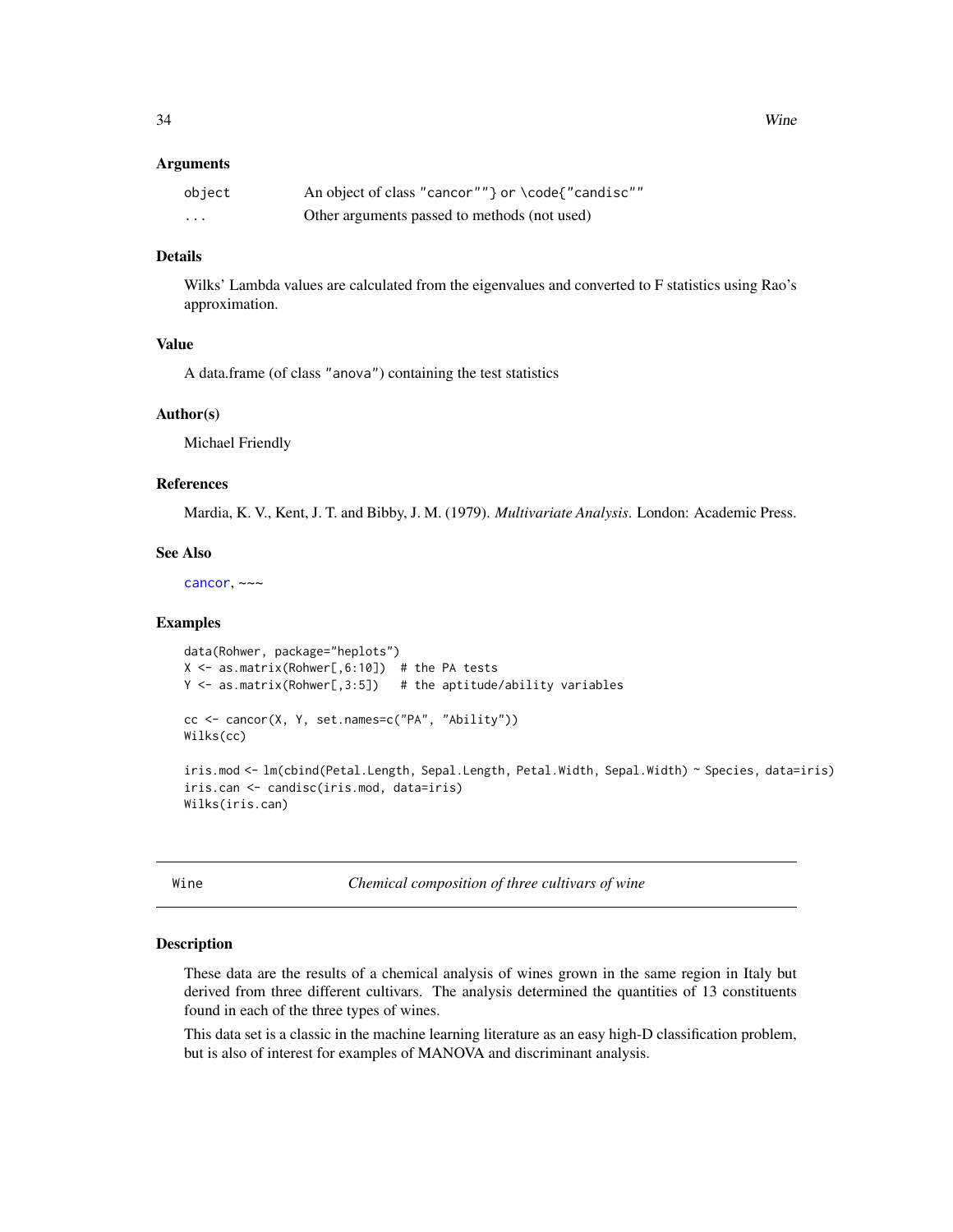#### $Wine$  35

#### Usage

data("Wine")

#### Format

A data frame with 178 observations on the following 14 variables.

Cultivar a factor with levels barolo grignolino barbera Alcohol a numeric vector MalicAcid a numeric vector Ash a numeric vector AlcAsh a numeric vector, Alkalinity of ash Mg a numeric vector, Magnesium Phenols a numeric vector, Total phenols Flav a numeric vector, Flavanoids NonFlavPhenols a numeric vector Proa a numeric vector, Proanthocyanins Color a numeric vector, color intensity Hue a numeric vector OD a numeric vector, OD280/OD315 of diluted wines Proline a numeric vector

### Details

The precise definitions of these variables is unknown: units, how they were measured, etc.

#### Source

This data set was obtained from the UCI Machine Learning Repository, http://archive.ics.uci.edu/ml/datasets/Wine. This page references a large number of papers that use this data set to compare different methods.

#### References

In R, a comparable data set is contained in the ggbiplot package.

#### Examples

```
data(Wine)
str(Wine)
#summary(Wine)
Wine.mlm <- lm(as.matrix(Wine[, -1]) ~ Cultivar, data=Wine)
Wine.can <- candisc(Wine.mlm)
Wine.can
```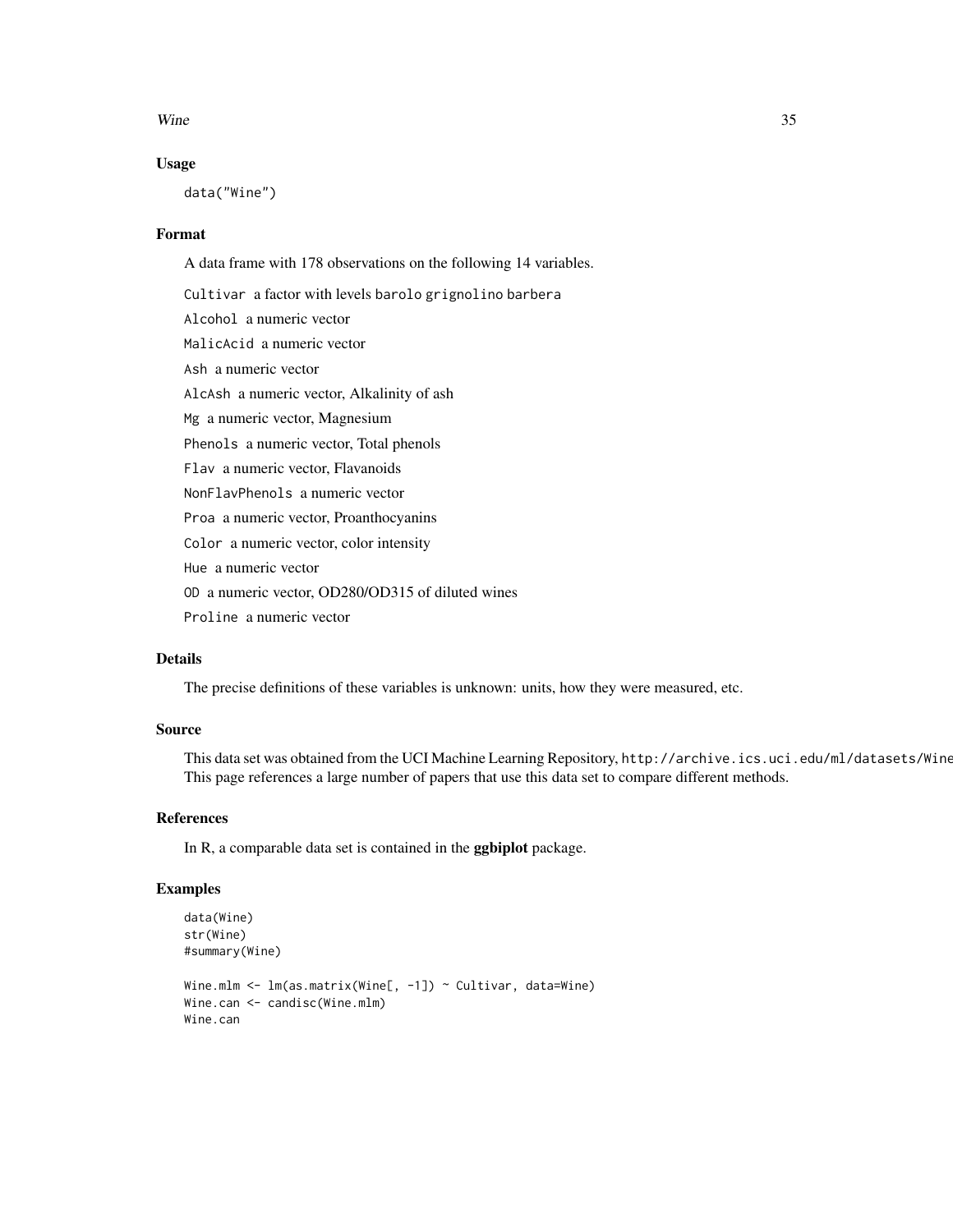<span id="page-35-0"></span>36 Wolves

```
plot(Wine.can, ellipse=TRUE)
plot(Wine.can, which=1)
```
Wolves *Wolf skulls*

#### Description

Skull morphometric data on Rocky Mountain and Arctic wolves (Canis Lupus L.) taken from Morrison (1990), originally from Jolicoeur (1959).

#### Usage

data(Wolves)

# Format

A data frame with 25 observations on the following 11 variables.

- group a factor with levels ar:f ar:m rm:f rm:m, comprising the combinations of location and sex
- location a factor with levels ar=Arctic, rm=Rocky Mountain
- sex a factor with levels f=female, m=male
- x1 palatal length, a numeric vector
- x2 postpalatal length, a numeric vector
- x3 zygomatic width, a numeric vector
- x4 palatal width outside first upper molars, a numeric vector
- x5 palatal width inside second upper molars, a numeric vector
- x6 postglenoid foramina width, a numeric vector
- x7 interorbital width, a numeric vector
- x8 braincase width, a numeric vector
- x9 crown length, a numeric vector

#### Details

All variables are expressed in millimeters.

The goal was to determine how geographic and sex differences among the wolf populations are determined by these skull measurements. For MANOVA or (canonical) discriminant analysis, the factors group or location and sex provide alternative parameterizations.

#### Source

Morrison, D. F. *Multivariate Statistical Methods*, (3rd ed.), 1990. New York: McGraw-Hill, p. 288-289.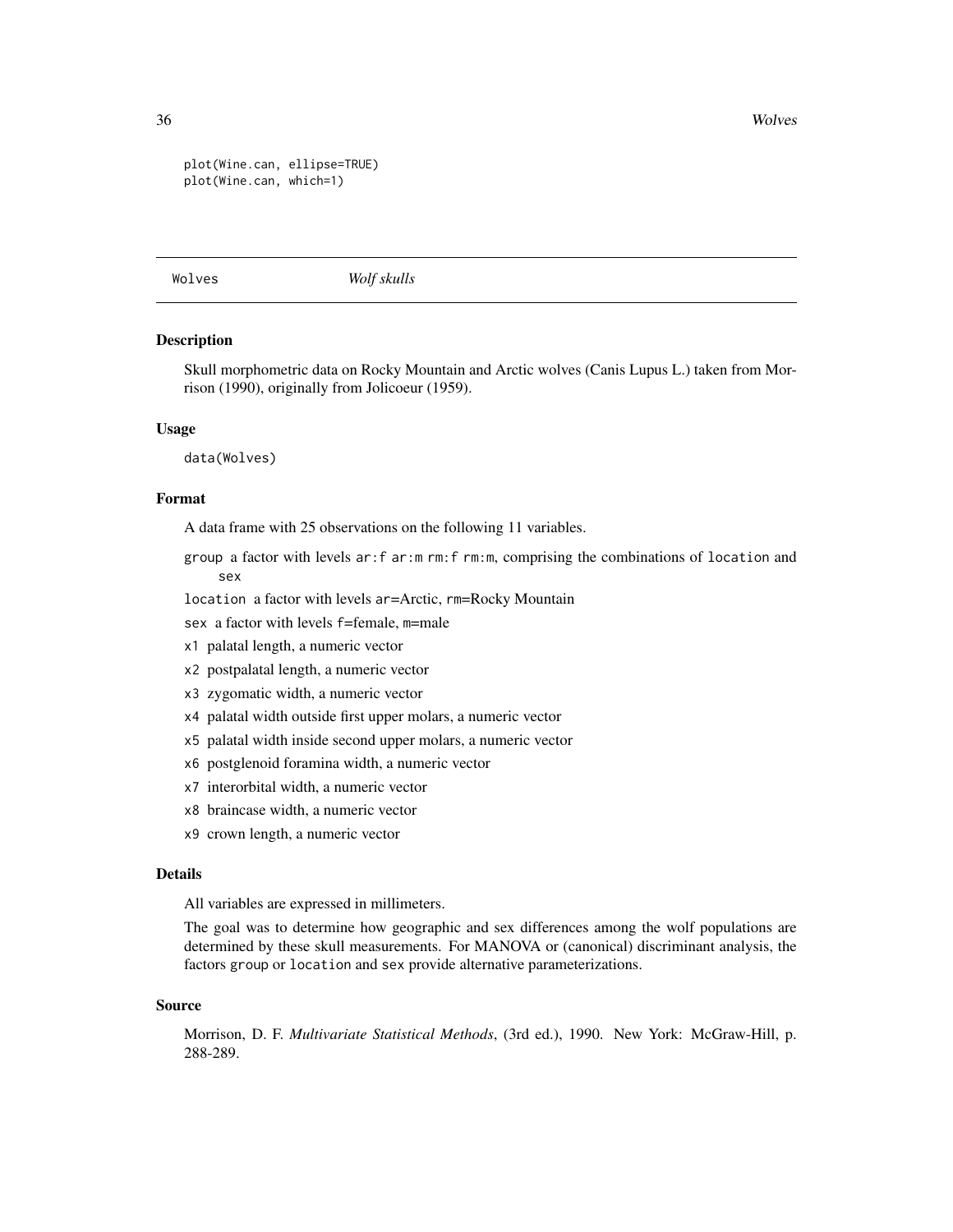#### Wolves 37

# References

Jolicoeur, P. "Multivariate geographical variation in the wolf *Canis lupis L.*", *Evolution*, XIII, 283– 299.

# Examples

```
data(Wolves)
```

```
# using group
wolf.mod <-lm(cbind(x1,x2,x3,x4,x5,x6,x7,x8,x9) ~ group, data=Wolves)
Anova(wolf.mod)
wolf.can <-candisc(wolf.mod)
plot(wolf.can)
heplot(wolf.can)
# using location, sex
wolf.mod2 <-lm(cbind(x1,x2,x3,x4,x5,x6,x7,x8,x9) ~ location*sex, data=Wolves)
Anova(wolf.mod2)
wolf.can2 <-candiscList(wolf.mod2)
plot(wolf.can2)
```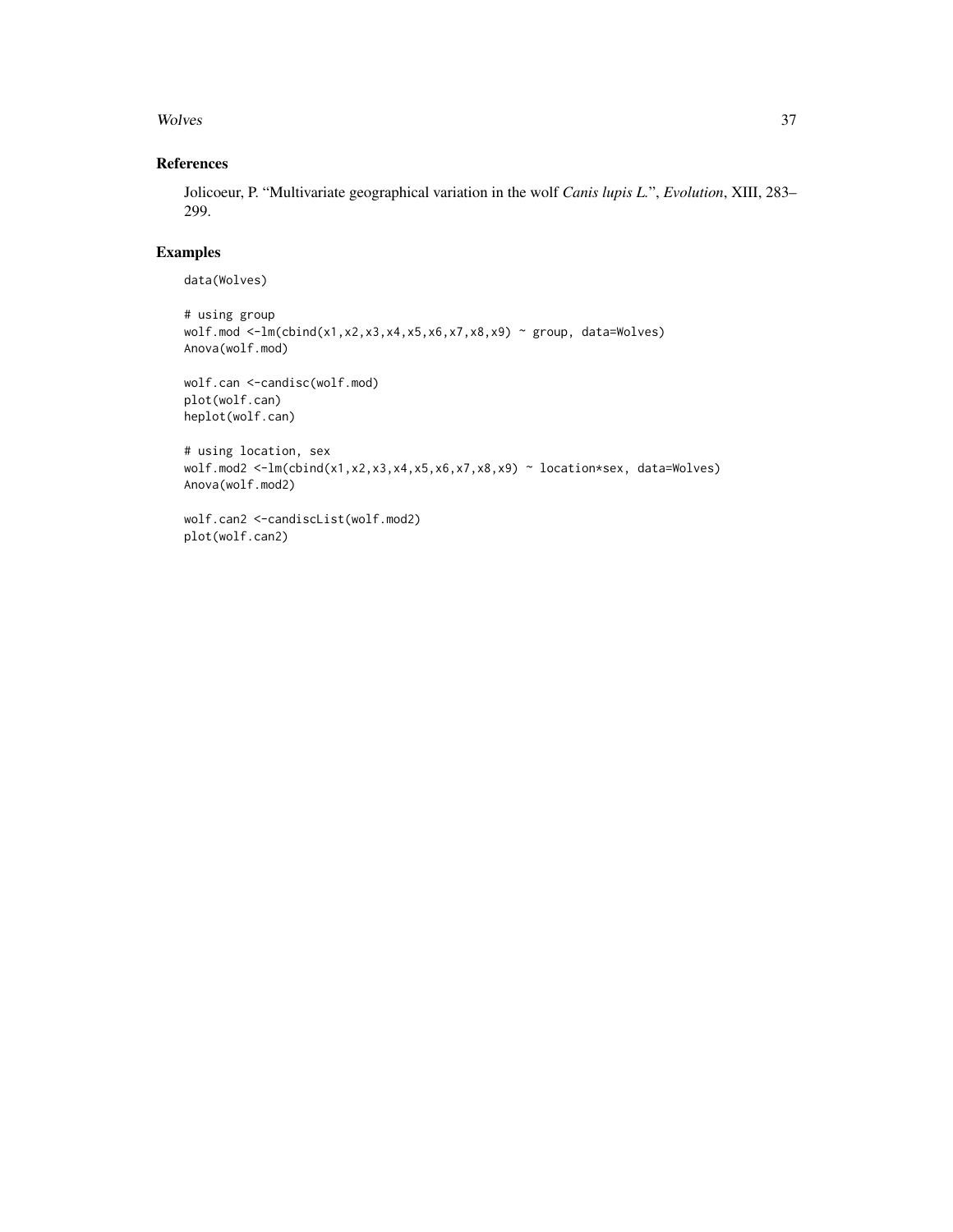# <span id="page-37-0"></span>Index

∗ aplot vectors, [32](#page-31-0) ∗ datasets Grass, [16](#page-15-0) HSB, [24](#page-23-0) Wine, [34](#page-33-0) Wolves, [36](#page-35-0) ∗ hplot candisc, [9](#page-8-0) candiscList, [13](#page-12-0) heplot.cancor, [17](#page-16-0) heplot.candisc, [20](#page-19-0) heplot.candiscList, [22](#page-21-0) plot.cancor, [25](#page-24-0) ∗ htest Wilks, [33](#page-32-0) ∗ manip dataIndex, [15](#page-14-0) varOrder, [29](#page-28-0) vecscale, [31](#page-30-0) ∗ multivariate cancor, [4](#page-3-0) candisc, [9](#page-8-0) candisc-package, [2](#page-1-0) candiscList, [13](#page-12-0) heplot.cancor, [17](#page-16-0) heplot.candisc, [20](#page-19-0) heplot.candiscList, [22](#page-21-0) redundancy, [27](#page-26-0) varOrder, [29](#page-28-0) ∗ package candisc-package, [2](#page-1-0) ∗ utilities dataIndex, [15](#page-14-0) arrows, *[32,](#page-31-0) [33](#page-32-0)* aspect3d, *[21](#page-20-0)* can\_lm, [14](#page-13-0)

cancor, *[3](#page-2-0)*, [4,](#page-3-0) *[7](#page-6-0)*, *[15](#page-14-0)*, *[19](#page-18-0)*, *[27,](#page-26-0) [28](#page-27-0)*, *[34](#page-33-0)*

candisc, *[3](#page-2-0)*, *[7](#page-6-0)*, [9,](#page-8-0) *[14,](#page-13-0) [15](#page-14-0)*, *[21](#page-20-0)*, *[23](#page-22-0)* candisc-package, [2](#page-1-0) candiscList, *[12](#page-11-0)*, [13,](#page-12-0) *[21](#page-20-0)*, *[23](#page-22-0)* cc, *[7](#page-6-0)* cca, *[7](#page-6-0)* coef.cancor *(*cancor*)*, [4](#page-3-0) coef.candisc *(*candisc*)*, [9](#page-8-0) cov.wt, *[5](#page-4-0)* dataEllipse, *[26,](#page-25-0) [27](#page-26-0)* dataIndex, [15](#page-14-0) Grass, [16](#page-15-0) heplot, *[3](#page-2-0)*, *[12](#page-11-0)*, *[14](#page-13-0)*, *[19](#page-18-0)*, *[21](#page-20-0)*, *[23](#page-22-0)* heplot.cancor, *[3](#page-2-0)*, *[6,](#page-5-0) [7](#page-6-0)*, [17](#page-16-0) heplot.candisc, *[2](#page-1-0)*, *[17](#page-16-0)*, *[19](#page-18-0)*, [20](#page-19-0) heplot.candiscList, [22](#page-21-0) heplot3d, *[12](#page-11-0)*, *[14](#page-13-0)*, *[21](#page-20-0)*, *[23](#page-22-0)* heplot3d.cancor, *[3](#page-2-0)* heplot3d.cancor *(*heplot.cancor*)*, [17](#page-16-0) heplot3d.candisc, *[2](#page-1-0)* heplot3d.candisc *(*heplot.candisc*)*, [20](#page-19-0) heplot3d.candiscList *(*heplot.candiscList*)*, [22](#page-21-0) heplots, *[4](#page-3-0)*, *[7](#page-6-0)* HSB, [24](#page-23-0) linearHypothesis, *[19](#page-18-0)* lines3d, *[32,](#page-31-0) [33](#page-32-0)* loessLine, *[26,](#page-25-0) [27](#page-26-0)* palette, *[10](#page-9-0)* plot.cancor, *[3](#page-2-0)*, *[7](#page-6-0)*, *[19](#page-18-0)*, [25](#page-24-0) plot.candisc, *[2](#page-1-0)* plot.candisc *(*candisc*)*, [9](#page-8-0) plot.candiscList *(*candiscList*)*, [13](#page-12-0) print.cancor *(*cancor*)*, [4](#page-3-0)

print.cancor.redundancy *(*redundancy*)*, [27](#page-26-0)

print.candiscList *(*candiscList*)*, [13](#page-12-0)

print.candisc *(*candisc*)*, [9](#page-8-0)